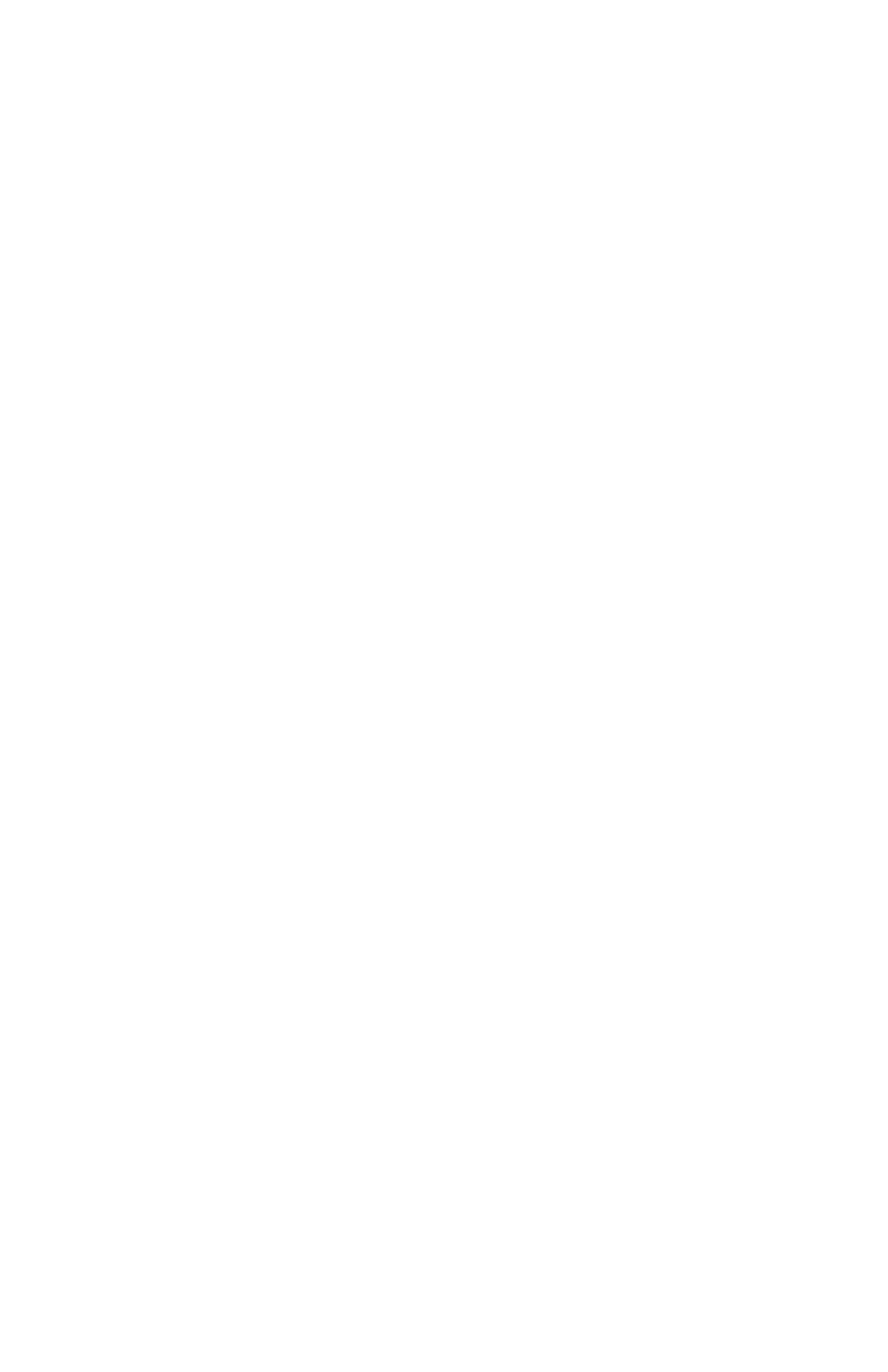# E<br>E cfp.english.upenn.edu<br>A a anterpreteur penn outés

 $\mathbb{T}^{T+T+T}$ 

subscribe to CPP

| sensorial spheres of sonic, affective, and atmospheric experience beyond<br>visual phrasings of representation. In addition, the schematic logic of the<br>shown, an empty frame. Marking what is indicated but not given, [Image<br>conceptual art, and contemporary trends of post-representation and art<br>We invite proposals for audiovisual presentations, exploratory writing,<br>Politics of disappearance, aesthetics of withdrawal and camouflage<br>Secrecy, surveillance culture, censorship and redaction<br>at the center of this turn away from "the image."<br>Negation, negativity, and apophasis<br>full name / name of organization:<br>history, media, and disciplines.<br>beyond, the following areas:<br>fysconference@gmail.com<br>Arts, Harvard University<br>"against" the image.<br>representation.<br>April 7-9, 2016<br>contact email:<br>[image here]<br><b>Is bracketed?</b><br>pender studies and secondky<br>Intelligency and history of<br>journals and collections of<br><b>B</b> humanities computing and<br>the internet<br>International conferences<br>general announcements<br>echnicity and national<br>Identity<br>graduate conferences<br><b>B</b> cultural studies and<br>historical approaches<br>childress therature<br>eighteenth century<br>accriticism and<br>environmental studies<br>film and television<br>modernist studies<br>search the archive<br>african-american<br><b>Interdisciplinary</b><br>classical studies<br>all recent posts<br>categories<br>american<br>mechanol<br>poetry<br>merch<br><b>Manufacture</b><br>$\blacksquare$<br>۵<br>ō<br>c<br>Ō<br>۵<br>г | <b>Home</b>                                                                                                                                                      |
|--------------------------------------------------------------------------------------------------------------------------------------------------------------------------------------------------------------------------------------------------------------------------------------------------------------------------------------------------------------------------------------------------------------------------------------------------------------------------------------------------------------------------------------------------------------------------------------------------------------------------------------------------------------------------------------------------------------------------------------------------------------------------------------------------------------------------------------------------------------------------------------------------------------------------------------------------------------------------------------------------------------------------------------------------------------------------------------------------------------------------------------------------------------------------------------------------------------------------------------------------------------------------------------------------------------------------------------------------------------------------------------------------------------------------------------------------------------------------------------------------------------------------------------------------------------------------------------------------------------------------------|------------------------------------------------------------------------------------------------------------------------------------------------------------------|
|                                                                                                                                                                                                                                                                                                                                                                                                                                                                                                                                                                                                                                                                                                                                                                                                                                                                                                                                                                                                                                                                                                                                                                                                                                                                                                                                                                                                                                                                                                                                                                                                                                | [ image here ] Film and Visual Studies Conference and<br>Exhibition                                                                                              |
|                                                                                                                                                                                                                                                                                                                                                                                                                                                                                                                                                                                                                                                                                                                                                                                                                                                                                                                                                                                                                                                                                                                                                                                                                                                                                                                                                                                                                                                                                                                                                                                                                                | Film and Visual Studies PhD Program and Carpenter Center for the Visual                                                                                          |
|                                                                                                                                                                                                                                                                                                                                                                                                                                                                                                                                                                                                                                                                                                                                                                                                                                                                                                                                                                                                                                                                                                                                                                                                                                                                                                                                                                                                                                                                                                                                                                                                                                |                                                                                                                                                                  |
|                                                                                                                                                                                                                                                                                                                                                                                                                                                                                                                                                                                                                                                                                                                                                                                                                                                                                                                                                                                                                                                                                                                                                                                                                                                                                                                                                                                                                                                                                                                                                                                                                                |                                                                                                                                                                  |
|                                                                                                                                                                                                                                                                                                                                                                                                                                                                                                                                                                                                                                                                                                                                                                                                                                                                                                                                                                                                                                                                                                                                                                                                                                                                                                                                                                                                                                                                                                                                                                                                                                |                                                                                                                                                                  |
|                                                                                                                                                                                                                                                                                                                                                                                                                                                                                                                                                                                                                                                                                                                                                                                                                                                                                                                                                                                                                                                                                                                                                                                                                                                                                                                                                                                                                                                                                                                                                                                                                                | Film and Visual Studies Conference and Exhibition                                                                                                                |
|                                                                                                                                                                                                                                                                                                                                                                                                                                                                                                                                                                                                                                                                                                                                                                                                                                                                                                                                                                                                                                                                                                                                                                                                                                                                                                                                                                                                                                                                                                                                                                                                                                | Harvard University Carpenter Center for the Visual Arts                                                                                                          |
|                                                                                                                                                                                                                                                                                                                                                                                                                                                                                                                                                                                                                                                                                                                                                                                                                                                                                                                                                                                                                                                                                                                                                                                                                                                                                                                                                                                                                                                                                                                                                                                                                                | Not simply a blank, [image here] functions as a placeholder-a formatted but                                                                                      |
|                                                                                                                                                                                                                                                                                                                                                                                                                                                                                                                                                                                                                                                                                                                                                                                                                                                                                                                                                                                                                                                                                                                                                                                                                                                                                                                                                                                                                                                                                                                                                                                                                                | unpopulated space. A page under construction, a refusal to show or be                                                                                            |
|                                                                                                                                                                                                                                                                                                                                                                                                                                                                                                                                                                                                                                                                                                                                                                                                                                                                                                                                                                                                                                                                                                                                                                                                                                                                                                                                                                                                                                                                                                                                                                                                                                | here] simultaneously exposes and withdraws from the logic of                                                                                                     |
|                                                                                                                                                                                                                                                                                                                                                                                                                                                                                                                                                                                                                                                                                                                                                                                                                                                                                                                                                                                                                                                                                                                                                                                                                                                                                                                                                                                                                                                                                                                                                                                                                                |                                                                                                                                                                  |
|                                                                                                                                                                                                                                                                                                                                                                                                                                                                                                                                                                                                                                                                                                                                                                                                                                                                                                                                                                                                                                                                                                                                                                                                                                                                                                                                                                                                                                                                                                                                                                                                                                | This conference seeks to elaborate the turn to non-representation in recent                                                                                      |
|                                                                                                                                                                                                                                                                                                                                                                                                                                                                                                                                                                                                                                                                                                                                                                                                                                                                                                                                                                                                                                                                                                                                                                                                                                                                                                                                                                                                                                                                                                                                                                                                                                | philosophy, media theory, art, and related fields. We invite contributions<br>that trace non-representational strategies--in theory and practice--across         |
|                                                                                                                                                                                                                                                                                                                                                                                                                                                                                                                                                                                                                                                                                                                                                                                                                                                                                                                                                                                                                                                                                                                                                                                                                                                                                                                                                                                                                                                                                                                                                                                                                                |                                                                                                                                                                  |
|                                                                                                                                                                                                                                                                                                                                                                                                                                                                                                                                                                                                                                                                                                                                                                                                                                                                                                                                                                                                                                                                                                                                                                                                                                                                                                                                                                                                                                                                                                                                                                                                                                | As a negation or threshold, non-representation (de)limits multiple                                                                                               |
|                                                                                                                                                                                                                                                                                                                                                                                                                                                                                                                                                                                                                                                                                                                                                                                                                                                                                                                                                                                                                                                                                                                                                                                                                                                                                                                                                                                                                                                                                                                                                                                                                                | of the image. It reframes junctures in the history of art such as the rejection<br>discourses. It recasts cycles of aniconism, censorship and other prohibitions |
|                                                                                                                                                                                                                                                                                                                                                                                                                                                                                                                                                                                                                                                                                                                                                                                                                                                                                                                                                                                                                                                                                                                                                                                                                                                                                                                                                                                                                                                                                                                                                                                                                                | of mimesis in modernist abstraction, the "anti-aesthetic" from dada to                                                                                           |
|                                                                                                                                                                                                                                                                                                                                                                                                                                                                                                                                                                                                                                                                                                                                                                                                                                                                                                                                                                                                                                                                                                                                                                                                                                                                                                                                                                                                                                                                                                                                                                                                                                |                                                                                                                                                                  |
|                                                                                                                                                                                                                                                                                                                                                                                                                                                                                                                                                                                                                                                                                                                                                                                                                                                                                                                                                                                                                                                                                                                                                                                                                                                                                                                                                                                                                                                                                                                                                                                                                                | Non-representation opens theoretical approaches that emphasize other                                                                                             |
|                                                                                                                                                                                                                                                                                                                                                                                                                                                                                                                                                                                                                                                                                                                                                                                                                                                                                                                                                                                                                                                                                                                                                                                                                                                                                                                                                                                                                                                                                                                                                                                                                                |                                                                                                                                                                  |
|                                                                                                                                                                                                                                                                                                                                                                                                                                                                                                                                                                                                                                                                                                                                                                                                                                                                                                                                                                                                                                                                                                                                                                                                                                                                                                                                                                                                                                                                                                                                                                                                                                | digital-its transmission, inscription, protocols and templates-avert                                                                                             |
|                                                                                                                                                                                                                                                                                                                                                                                                                                                                                                                                                                                                                                                                                                                                                                                                                                                                                                                                                                                                                                                                                                                                                                                                                                                                                                                                                                                                                                                                                                                                                                                                                                | traditional representationalism, placing contemporary media and mediation                                                                                        |
|                                                                                                                                                                                                                                                                                                                                                                                                                                                                                                                                                                                                                                                                                                                                                                                                                                                                                                                                                                                                                                                                                                                                                                                                                                                                                                                                                                                                                                                                                                                                                                                                                                |                                                                                                                                                                  |
|                                                                                                                                                                                                                                                                                                                                                                                                                                                                                                                                                                                                                                                                                                                                                                                                                                                                                                                                                                                                                                                                                                                                                                                                                                                                                                                                                                                                                                                                                                                                                                                                                                | Can we, with these concepts in mind, ask what lies outside representation?                                                                                       |
|                                                                                                                                                                                                                                                                                                                                                                                                                                                                                                                                                                                                                                                                                                                                                                                                                                                                                                                                                                                                                                                                                                                                                                                                                                                                                                                                                                                                                                                                                                                                                                                                                                | What forms, if any, can we expect to create or encounter if representation                                                                                       |
|                                                                                                                                                                                                                                                                                                                                                                                                                                                                                                                                                                                                                                                                                                                                                                                                                                                                                                                                                                                                                                                                                                                                                                                                                                                                                                                                                                                                                                                                                                                                                                                                                                |                                                                                                                                                                  |
|                                                                                                                                                                                                                                                                                                                                                                                                                                                                                                                                                                                                                                                                                                                                                                                                                                                                                                                                                                                                                                                                                                                                                                                                                                                                                                                                                                                                                                                                                                                                                                                                                                | performances, and scholarly papers that engage with, as well as extend                                                                                           |
|                                                                                                                                                                                                                                                                                                                                                                                                                                                                                                                                                                                                                                                                                                                                                                                                                                                                                                                                                                                                                                                                                                                                                                                                                                                                                                                                                                                                                                                                                                                                                                                                                                |                                                                                                                                                                  |
|                                                                                                                                                                                                                                                                                                                                                                                                                                                                                                                                                                                                                                                                                                                                                                                                                                                                                                                                                                                                                                                                                                                                                                                                                                                                                                                                                                                                                                                                                                                                                                                                                                |                                                                                                                                                                  |
|                                                                                                                                                                                                                                                                                                                                                                                                                                                                                                                                                                                                                                                                                                                                                                                                                                                                                                                                                                                                                                                                                                                                                                                                                                                                                                                                                                                                                                                                                                                                                                                                                                |                                                                                                                                                                  |
|                                                                                                                                                                                                                                                                                                                                                                                                                                                                                                                                                                                                                                                                                                                                                                                                                                                                                                                                                                                                                                                                                                                                                                                                                                                                                                                                                                                                                                                                                                                                                                                                                                | Crises of the image, the anti-aesthetic, Concentual Art                                                                                                          |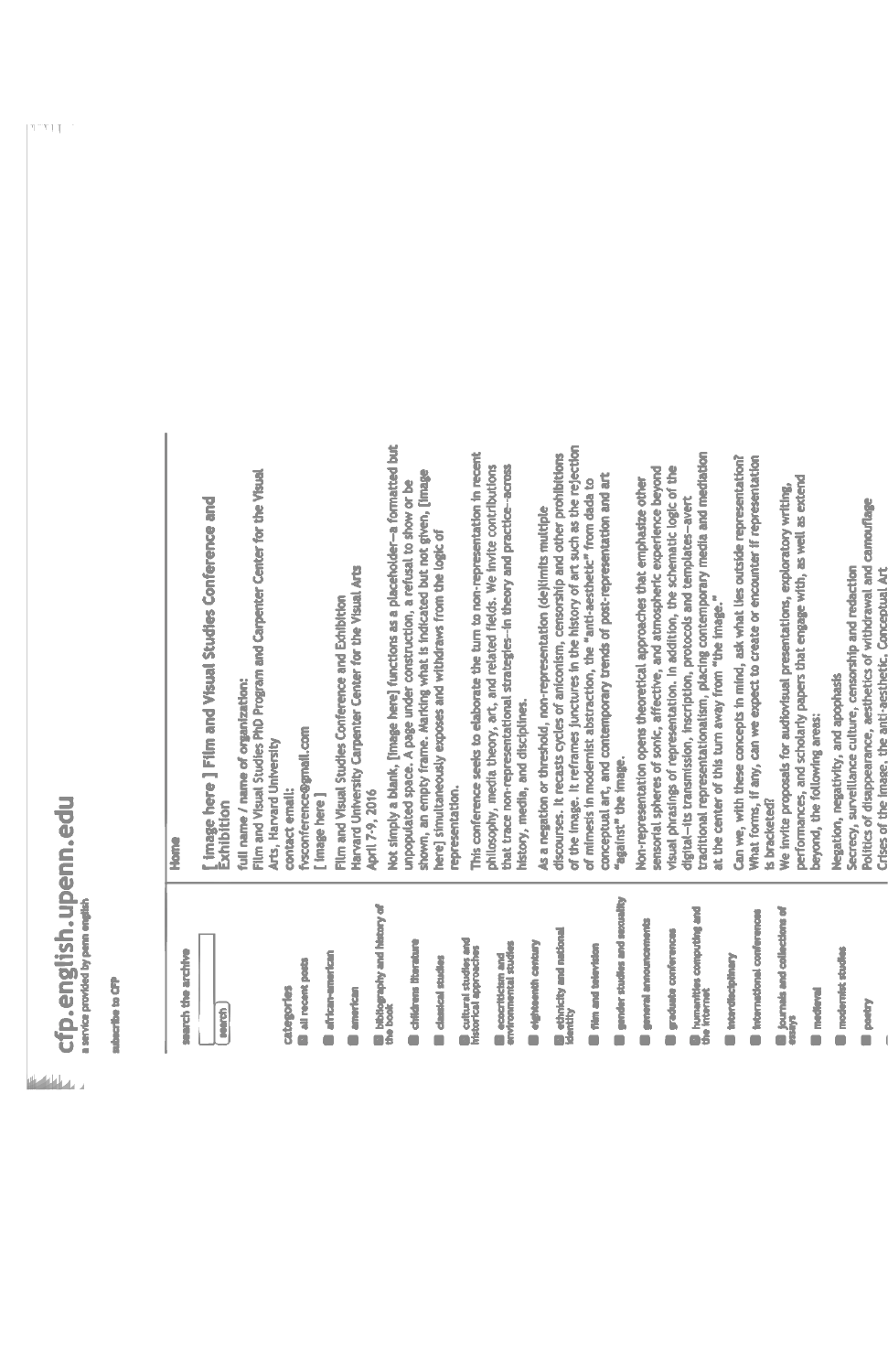Presenters will have the opportunity to exhibit screen-based works as part of By web submission at 01/05/2016 - 21:35 Institutional/departmental affiliation, if any, to fysconference@gmail.com by Jan 15, 2016. Questions can be directed to the email address above. Please note additional presentation needs for non-traditional formats. Negative prefixes: non-representational theory, non-philosophy, non-Please send an abstract of 250-300 words and short bio along with Affect, sensation, and the body at the limits of representation Participants will be notified of acceptance by mid-February. Form, format, medium, conduit, container technologies Aniconism, the sublime, and the refusal of the visual Data visualization, cybernetics, and systems theories CFP Website maintained by The Anthropocene and ecological imaginaries cultural studies and historical approaches Templates, placeholders, blanks, defaults Time, temporality, and scales of duration Hito Steyer1 (Berlin University of the Arts) ecocriticism and environmental studies humanities\_computing\_and\_the\_internet Atmosphere, clouds, and ambient media Grids, rasters, matrices, graphs, lines their presentations in a klosk gallery. Abstraction (neo-, modernist, post-) Sven Lütticken (Dutch Art Institute) Noise, interference, static, silence ethnicity\_and\_national\_identity Paratext and the out-of-frame Drafting, modeling, rendering gender\_studies\_and\_sexuality rhetoric\_and\_composition Scripts, data, protocols graduate\_conferences science\_and\_culture film and television photography, et al Keynote Speakers: modernist studies african-american Interdisciplinary popular\_culture cfp categories: postcolonial american religion theory

Theoric and composition

**B** renainsers

**Contigues** 

professional topics

popular cutture

postcolonial

science and culture

**B** theirs **B** theory

**B** remartit

**B** twentleth century and<br>beyond

Actorian

**B** travel writing

administrative login

l

The University of Pennsylvania Department of English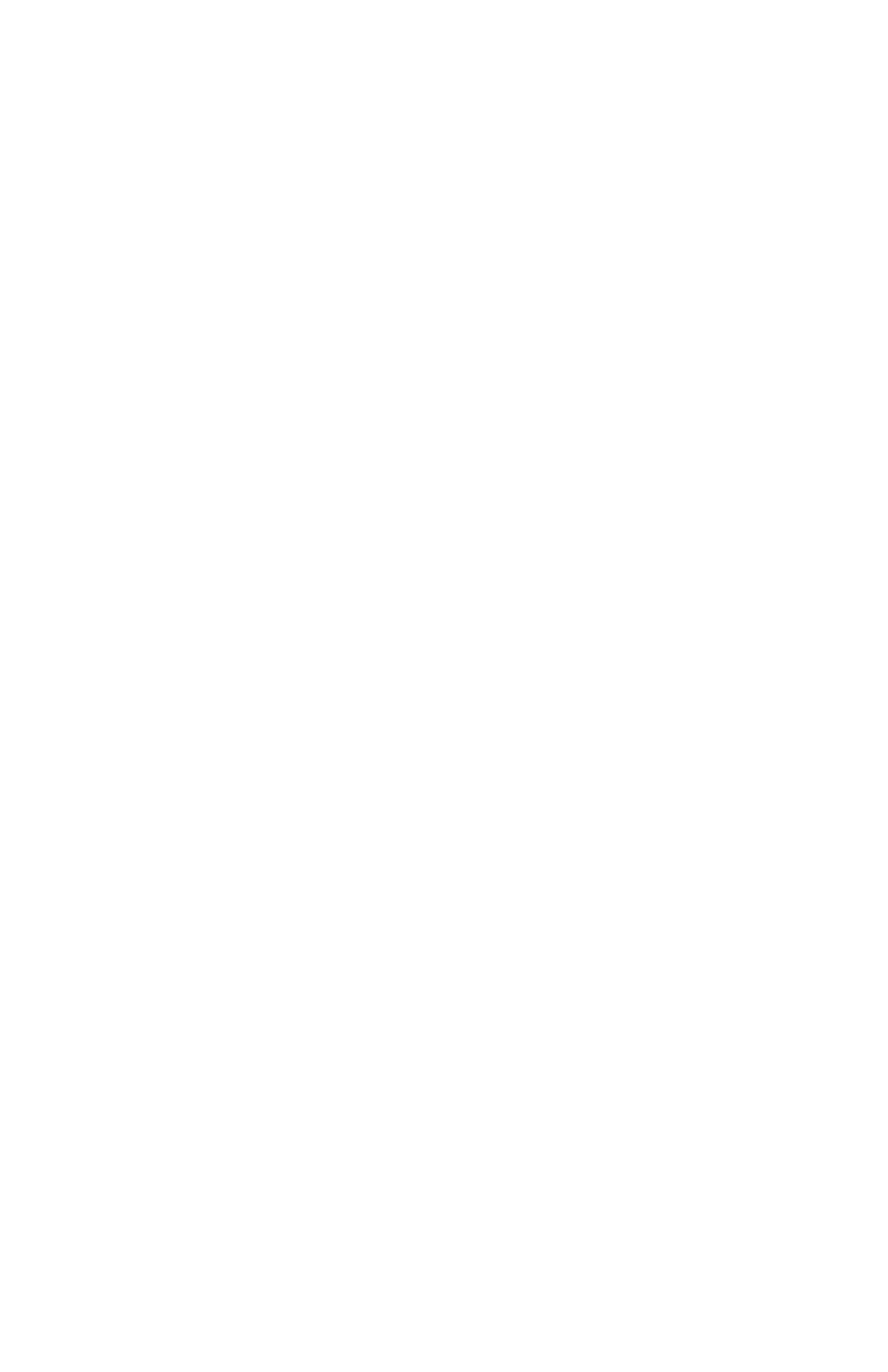**[image here] is an exhibition, an interdisciplinary conference, and a program of presentations and performances presented by Harvard Film and Visual Studies.**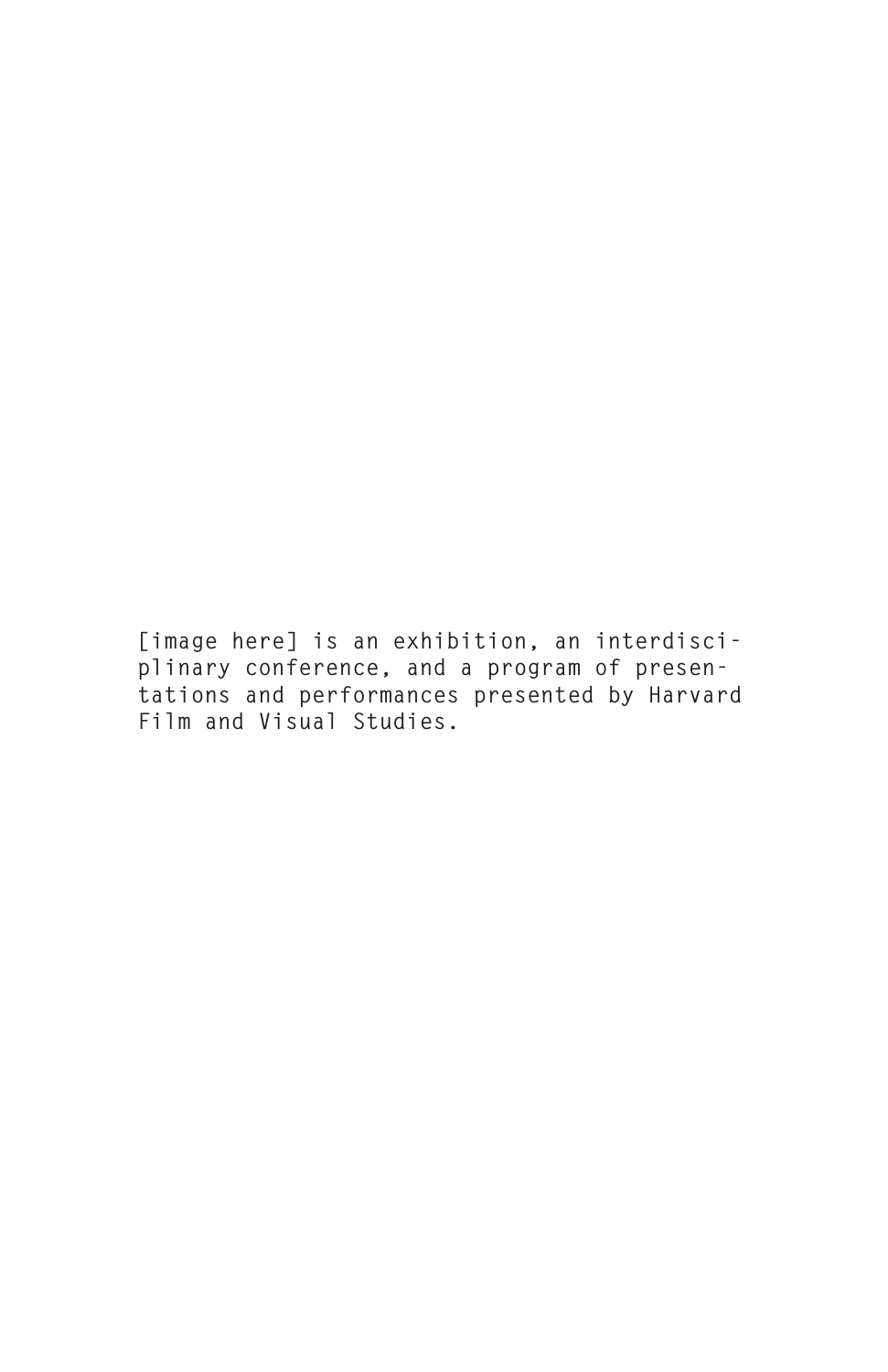**Exhibition April 6 – 17, 2016 Conference April 7 – 10, 2016**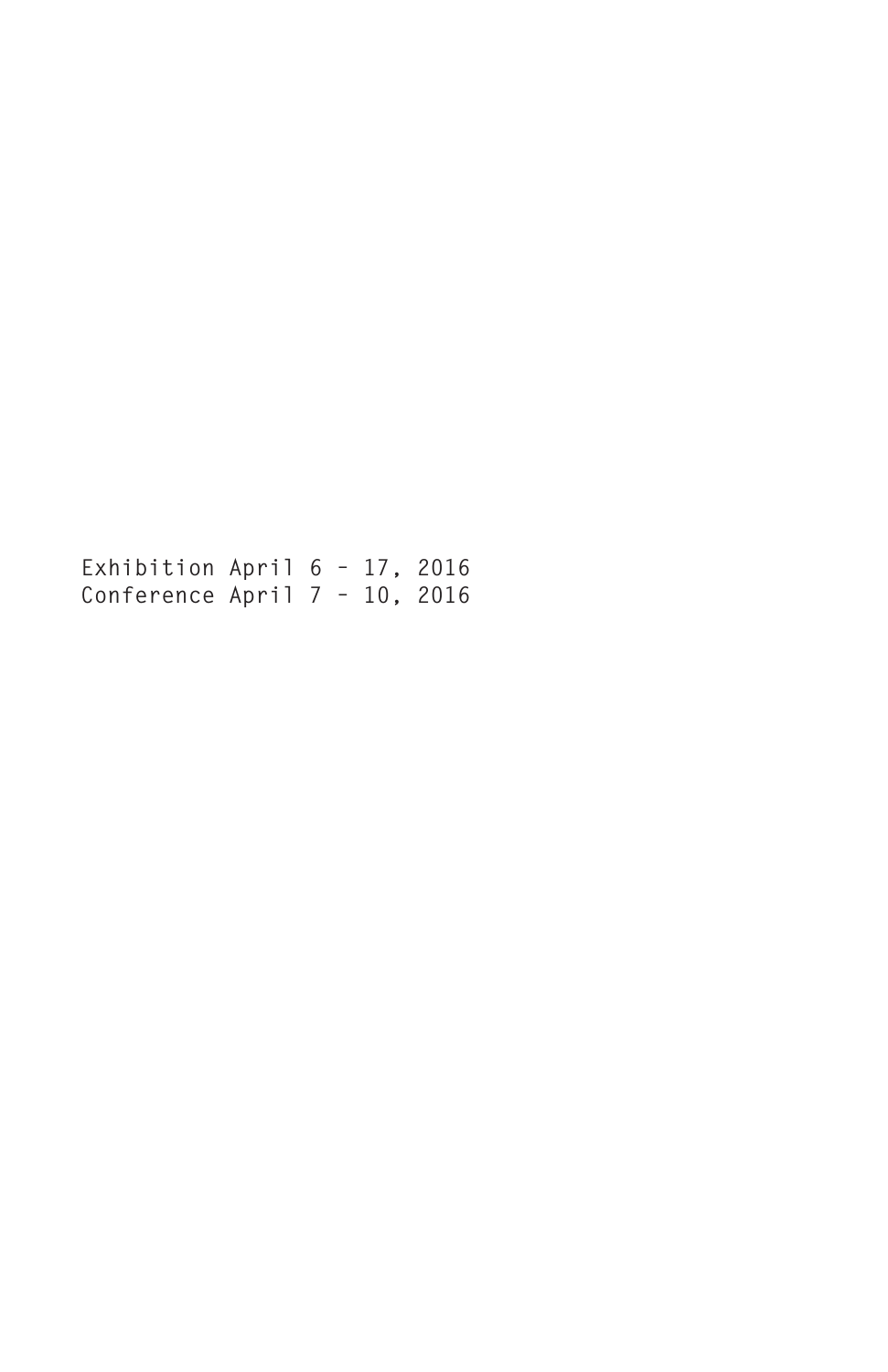

**Carpenter Center for the Visual Arts Level 1**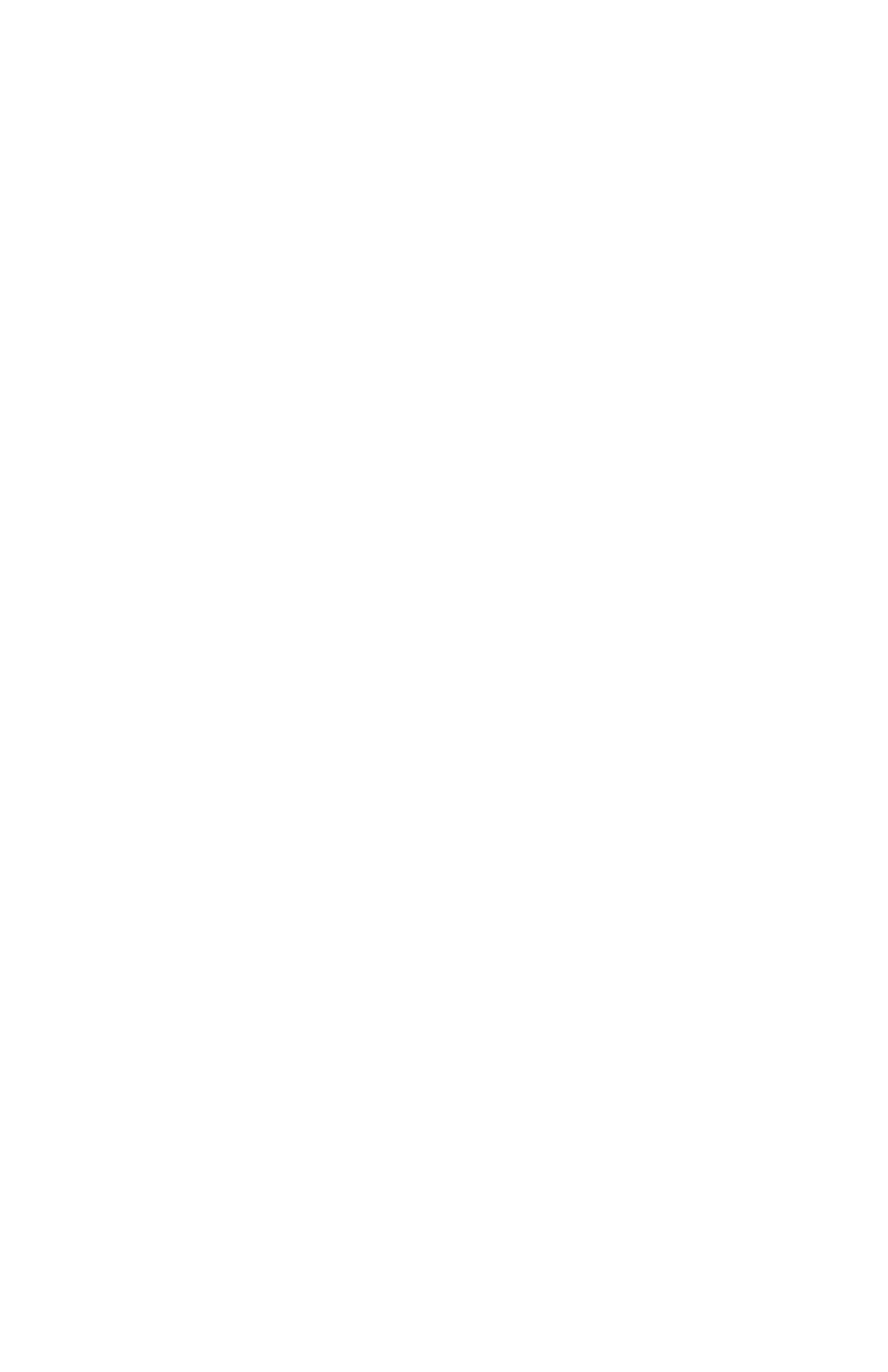**The word exhibition comes from Latin: ex- "out" + habere "to hold." This etymology sits easily alongside the common understanding that an exhibition extracts certain objects from the chaos of an artistic milieu, archive, or historical frame, in order to give discernible form — a representation — to that chaos. Indeed, artist-, archive-, and institution-oriented frameworks for exhibition reliably assemble certain kinds of art historical knowledge. But what about a curatorial approach that investigates precisely these representative functions? In other words, can an exhibition "hold out" objects and perceptual experiences non-representationally?**

**One answer might be to shift focus from the relationship between [a selected object] and [a larger group] to the placeholders that always already anticipate that selection and which in fact give form to the group. Placeholders resist mobilization into a representational scheme. Inherently multiple and recursive, their operations both facilitate and disrupt communication. A structured form that all the same has "nothing to declare," the placeholder — whether the lorem ipsum in a design template, the stock icon on a collections website, or a blank 35mm slide — is taken to lack representational value. Beyond the image, can white noise, repeated gestures, or quotidian statements ("you are here") become placeholders?**

**After all, while nominally against representation, non-representational theories do not simply negate the image, subject, or object. Rather, they reintroduce these modes to the manifold technologies of sense and sensation. Responding to the excessive "onflow" of everyday life, these methods draw from vitalist and process philosophies, phenomenology, and speculative realism, to emphasize embodied movements, affective intensities, and hybrid assemblages.**

**[**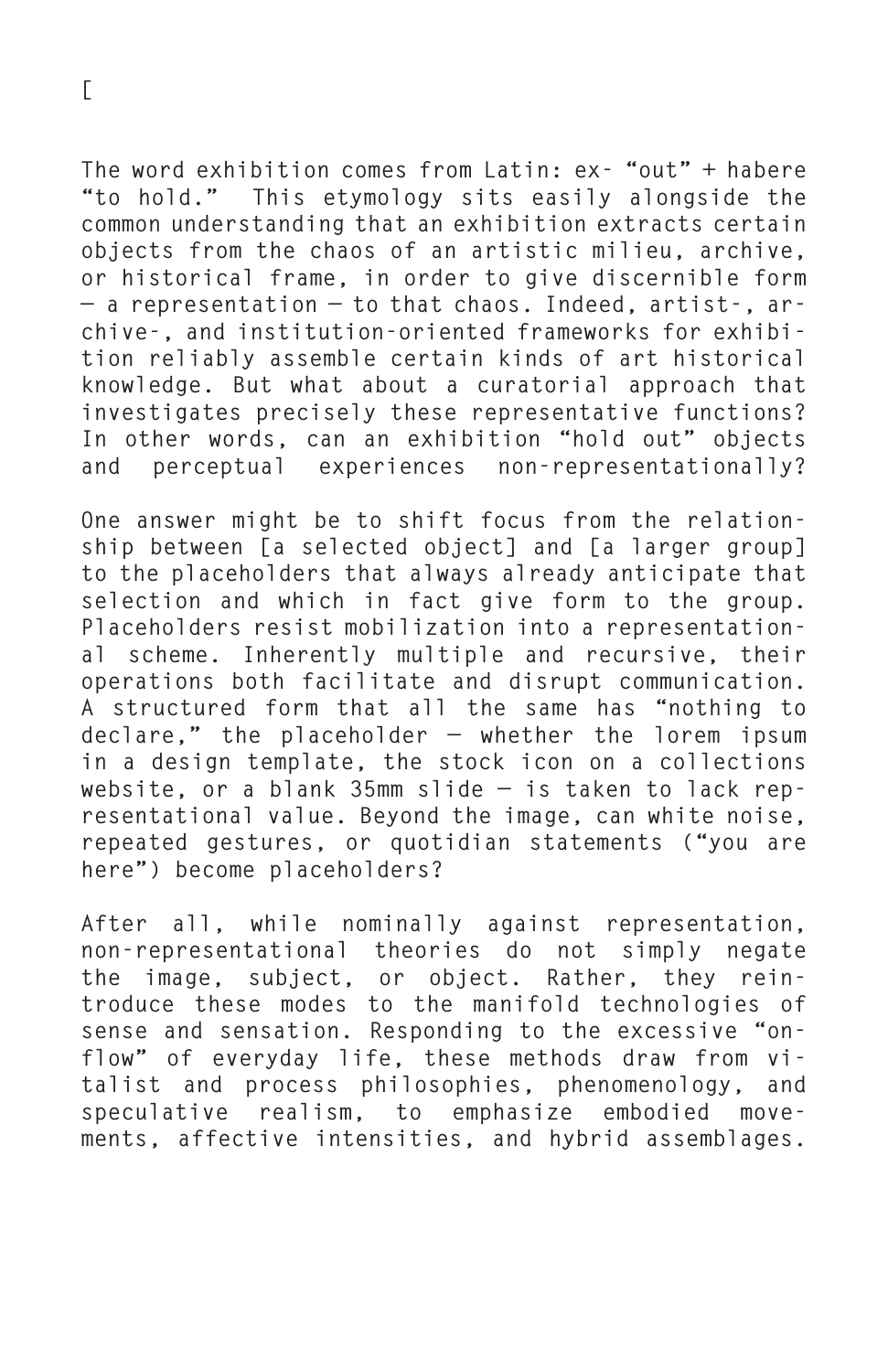### **image**

**If we want to think through what images do now and how they function as a "currency," to borrow a term from David Joselit, then seizing on such abstractions of the image-function may indeed be a good starting point. It's not just the image's ubiquity that defines contemporary aesthetic production and criticism. Ubiquity only demands taxonomy. More than the photographic deluge which Lukács and Kracauer identified nearly a century ago, we now face a situation in which images transfer, aggregate, anonymize, and mutate with unthinkable speed and complexity. Images are everywhere, even out of sight; they no longer need to be printed, produced, or consumed to enter the world. Harvested by bots, analyzed by algorithms, infected, concatenated, ripped, and altered en masse, the image now awaits activation. How can curation render perceptible this circulation, instability, and virtuality?**

**[image here] responds to this provocation not with a collection of styles or artists, but by taking up the material arrangements that supervene on visual objects. Featuring work by artists Eli Keszler, James Hoff, Oliver Laric, Sandrine Schaefer, Trisha Donnelly, and Hito Steyerl and in cooperation with the Harvard Art Museums, the Center for Advanced Visual Studies at MIT, and the Carpenter Center for the Visual Arts, the exhibition stages commissioned performance and sound installation alongside archival material, video, and experimental documentation.**

**Drawn from historical, digital, and aesthetic domains, these elements together arrest (and withhold) images and objects in their many situations. How does exhibition in the Carpenter Center lobby, for example, relate to storage in an institutional archive? What does the execution of code in a manipulable digital interface share with luminous projection at a film screening? Can image search results speak to the flow of photographic slides on a carousel? Might the "neutrality" of the placeholder actually mask a more insidious regimentation of everyday life?**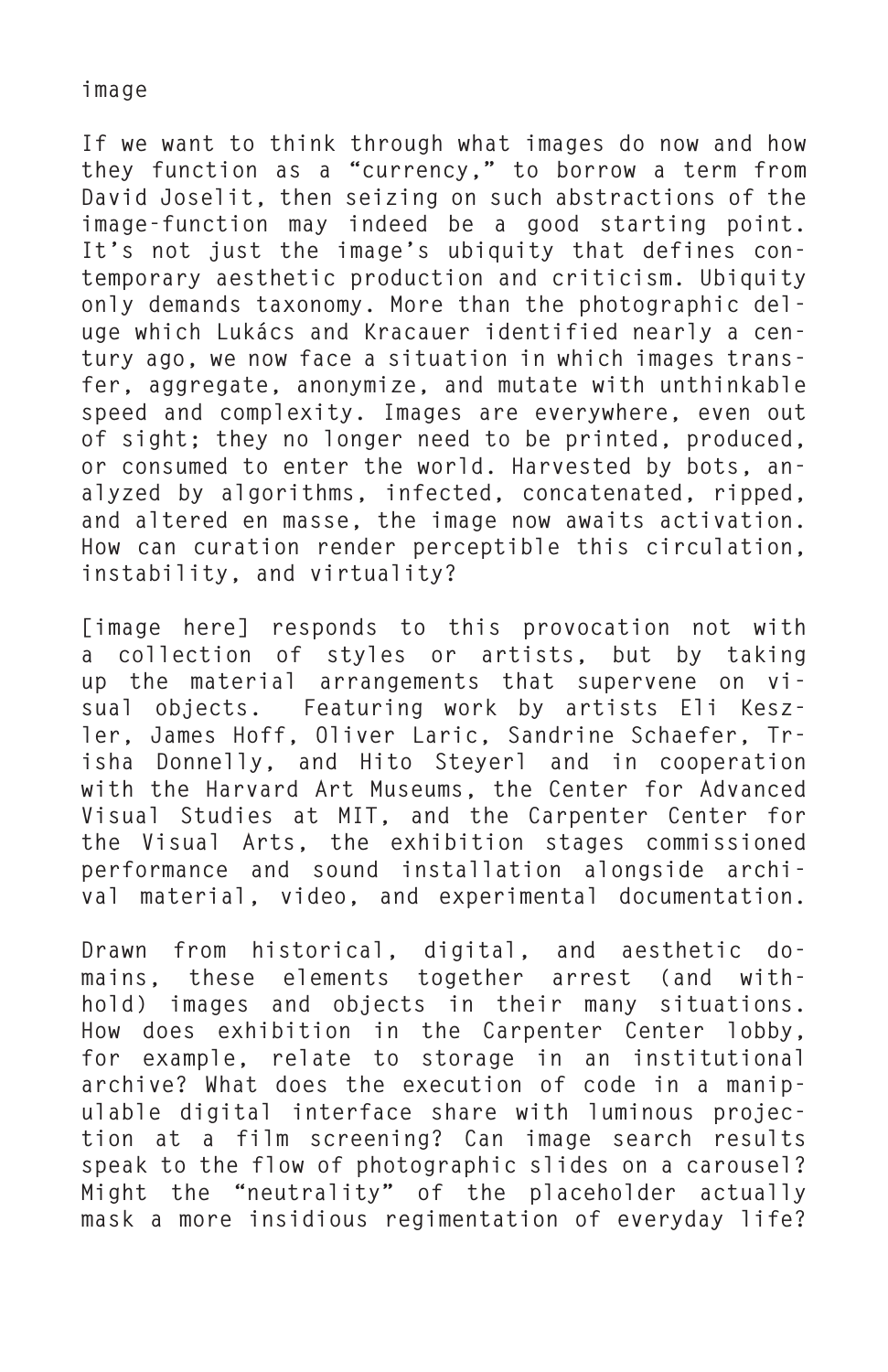**here**

**The "here" in [image here] is as fraught as the "image." Just as recent creative work has taken up the proliferation of image-processing and circulation, institutions committed to preserving and promoting the arts increasingly must re-evaluate their roles as repositories of the image across medium and format. [image here] probes these developments both by collaborating with a heterogenous set of institutions, and by reflecting on moments when their respective paradigms are in flux; when "here" means more than usual.**

**"You are Here:" presents archival materials from MIT's Center for Advanced Visual Studies (CAVS) that pertain to two exhibitions at the Boston Institute of Contemporary Art (1975-76). These exhibitions gave form to unrealized projects by CAVS artist-fellows from "the Charles River Project," initiated in 1971 by György Kepes. By displaying proposals and related objects, these shows pointed to future possibilities of environmental art, while consigning these works to the archive. The context of the CCVA in 2016 further displaces and opens these projects to renewed meanings, questioning their frame — exhibition and institution — as a placeholder. Moreover, the initial sketches, maps, and correspondence displayed here trace civic art initiatives that envisioned bodies in relation to their environs. The three-screen 35mm slide show — a partial enactment of a proposed ten-screen projection on the Charles River in 1972 — transports the viewer in a site-specific ecological play.**

**In** *[collection]***, the bright, reflective surfaces and neutral greys of Renzo Piano's translucent renovation of the Harvard Art Museums is transposed into the primary colors of the Carpenter Center. The high-definition projection is disrupted both by Le Corbusier's stipulated red wall and the shifting daylight entering the lobby from all sides. Just as this light-filled space unsettles projection, a bay of windows — with curtains drawn for the occasion — opens onto the Lecture Hall cinema where the morphing forms of Oliver Laric's** *Untitled* **(2014-15) further complicates the interface between architecture and the moving image.**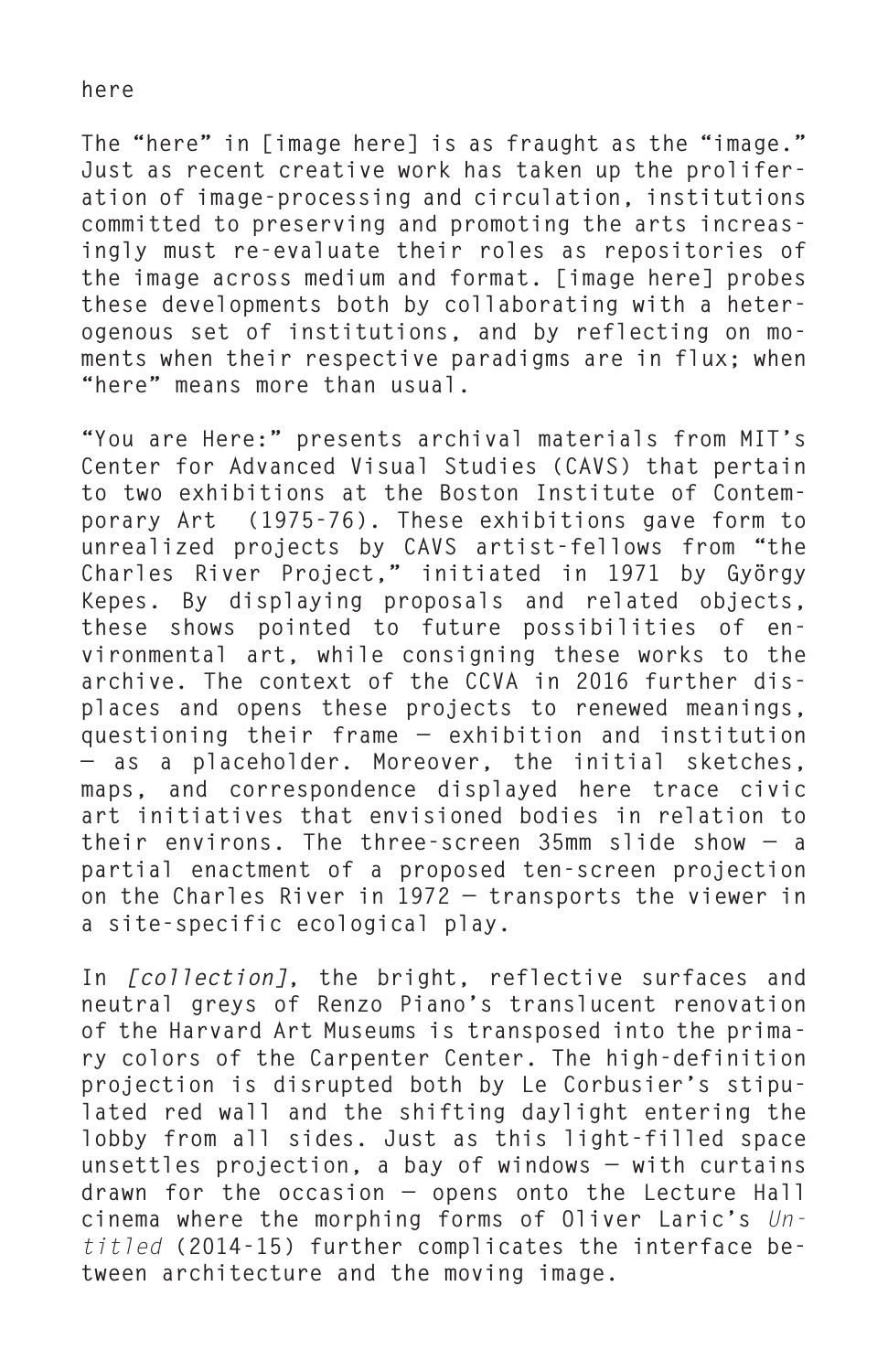**James Hoff and Eli Keszler's sound installation** *Mial*  **pairs the Carpenter Center lobby's original speaker system with a network of transducers so that the building's concrete surfaces mold and refract the digitally infected composition. When sonic reverberation reworks and intensifies existing relations between sound and space, how does it shift our perception of exhibition architecture itself? Intractably relational and site-specific, sound blurs distinctions between public and private, body and environment, communication and noise, presence and absence.** 

**]**

**[image here] poses these questions through a program of events** *—* **including exhibitions, performances, presentations, and screenings** *—* **that explore the image held in suspense, just outside the frame, occluded by the censors' black bar, or in the imperceptible hum of circuits processing, storing, and displaying contemporary visual and sonic material. Taken together, this program enacts non-representation in its broadest sense, encompassing artistic, curatorial and academic modes of practice.**

**Curated by Olivia Crough, Zachary Furste, Jungmin Lee, and Lindsey Lodhie.**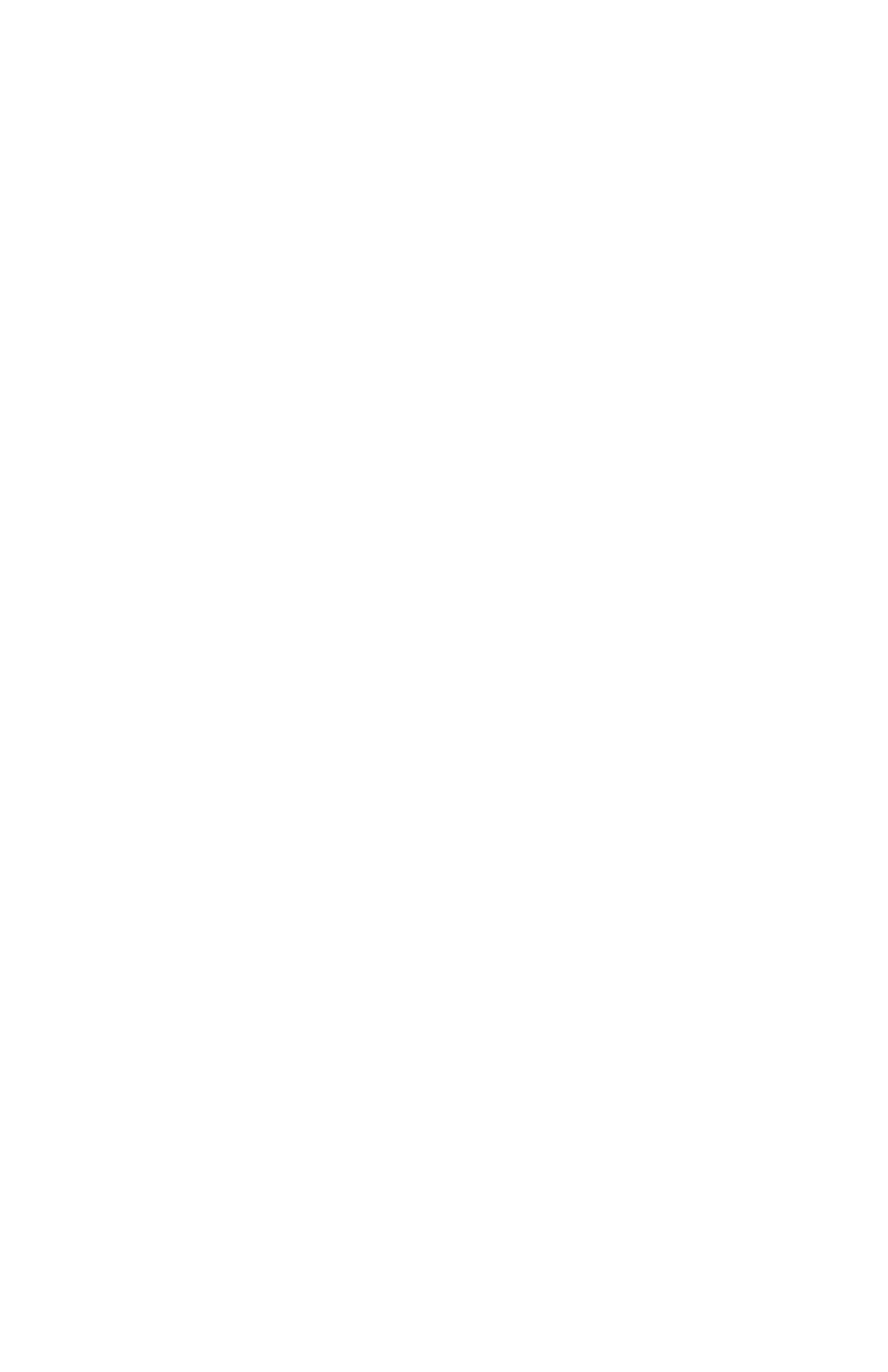# **Laura Frahm Opening Remarks**

*Laura Frahm is an Assistant Professor in the department of Visual and Environmental Studies at Harvard University. Frahm's work explores cinema through the lens of architecture, music, and process philosophy. She has published numerous articles as well as three books:*  Beyond Space: Cinematic Topologies of the Urban *(2010),*  Moving Spaces: Spatial Configurations in Music Videos by Jonathan Glazer, Chris Cunningham, Mark Romanek, and Michel Gondry *(2007) and* Introduction to Media Cultural Studies *(co-edited, 2005). Currently, she is preparing a new book on the interrelations between Bauhaus and film in the 1920s and beyond. Other projects include a book on cinema, fluidity, and process philosophy as well as a monograph on early cybernetic cinema.*

> **Friday, April 8 //0945 Carpenter Center, B-04 (Level 0)**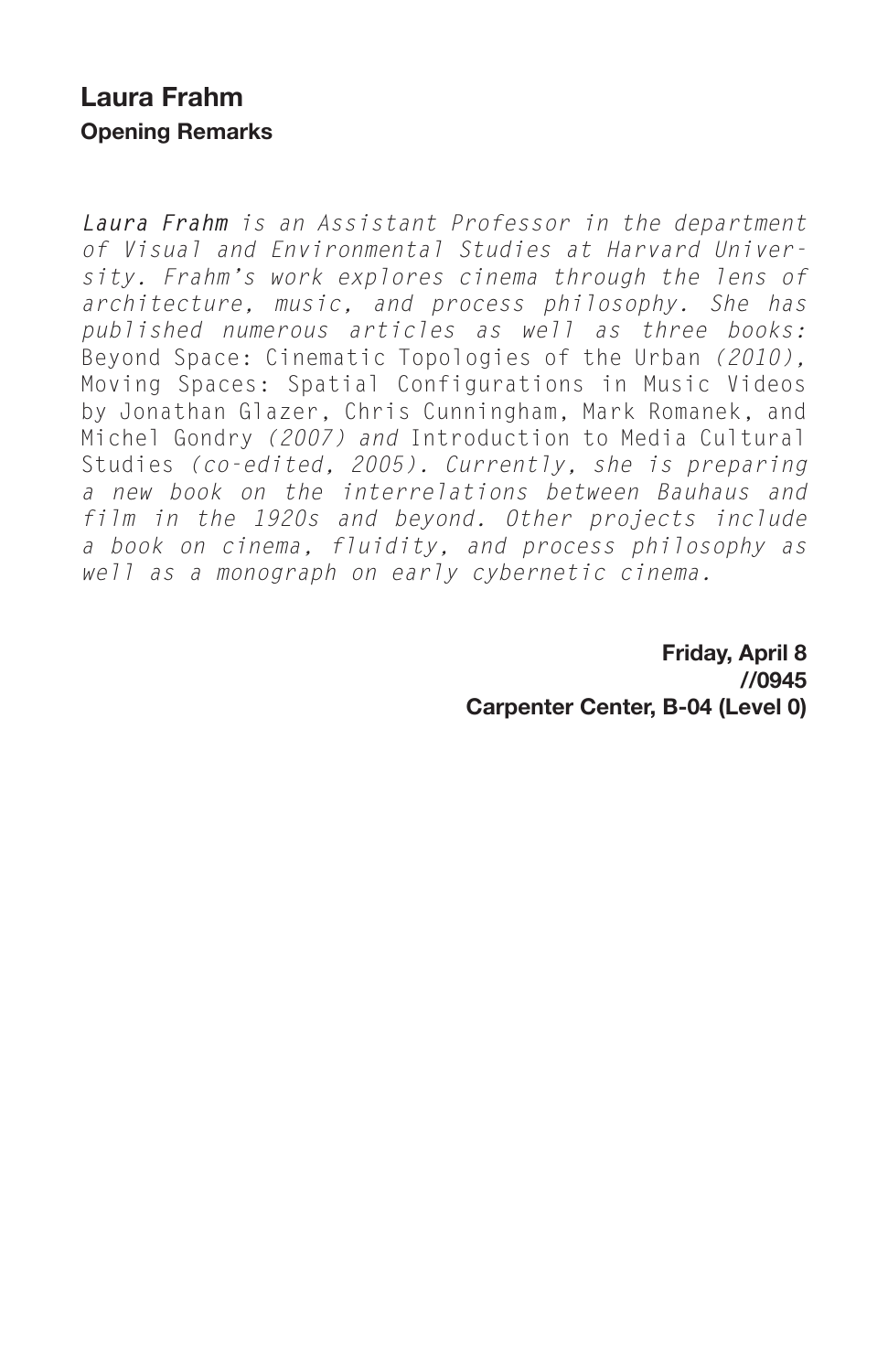# **Sven Lütticken**

**The Discrete Charm of Radiation. Genealogies of Nuclear Art**

# **Keynote Address**

**This talk will examine artistic and activist responses to the nuclear regime from Hiroshima to Fukushima. A number of different genealogical strands will be analyzed, with an overall focus on the problematization of the visual by the advent of nuclear physics and nuclear power. As one author put it, radiation is terribly 'discrete.' How have artists engaged with the aesthetic and political problem of this lacking sensuous presence?**

*Sven Lütticken teaches at the Vrije Universiteit Amsterdam. He is author of* Secret Publicity: Essays on Contemporary Art *(NAi Publishers/Fonds BKVB, 2006),*  Idols of the Market: Modern Iconoclasm and the Contemporary Spectacle *(Sternberg Press, 2009),* History in Motion: Time in the Age of the Moving Image *(Sternberg Press, 2013). He publishes regularly in (inter)national art magazines such as Jong Holland,* Artforum, New Left Review, Afterimage, Texte fur Kunst, Camera Austria, *and contributes to catalogues and exhibitions as writer or guest curator. Visit his website at http://svenlutticken.org*

> **Friday, April 8 //1730 Carpenter Center, B-04 (Level 0)**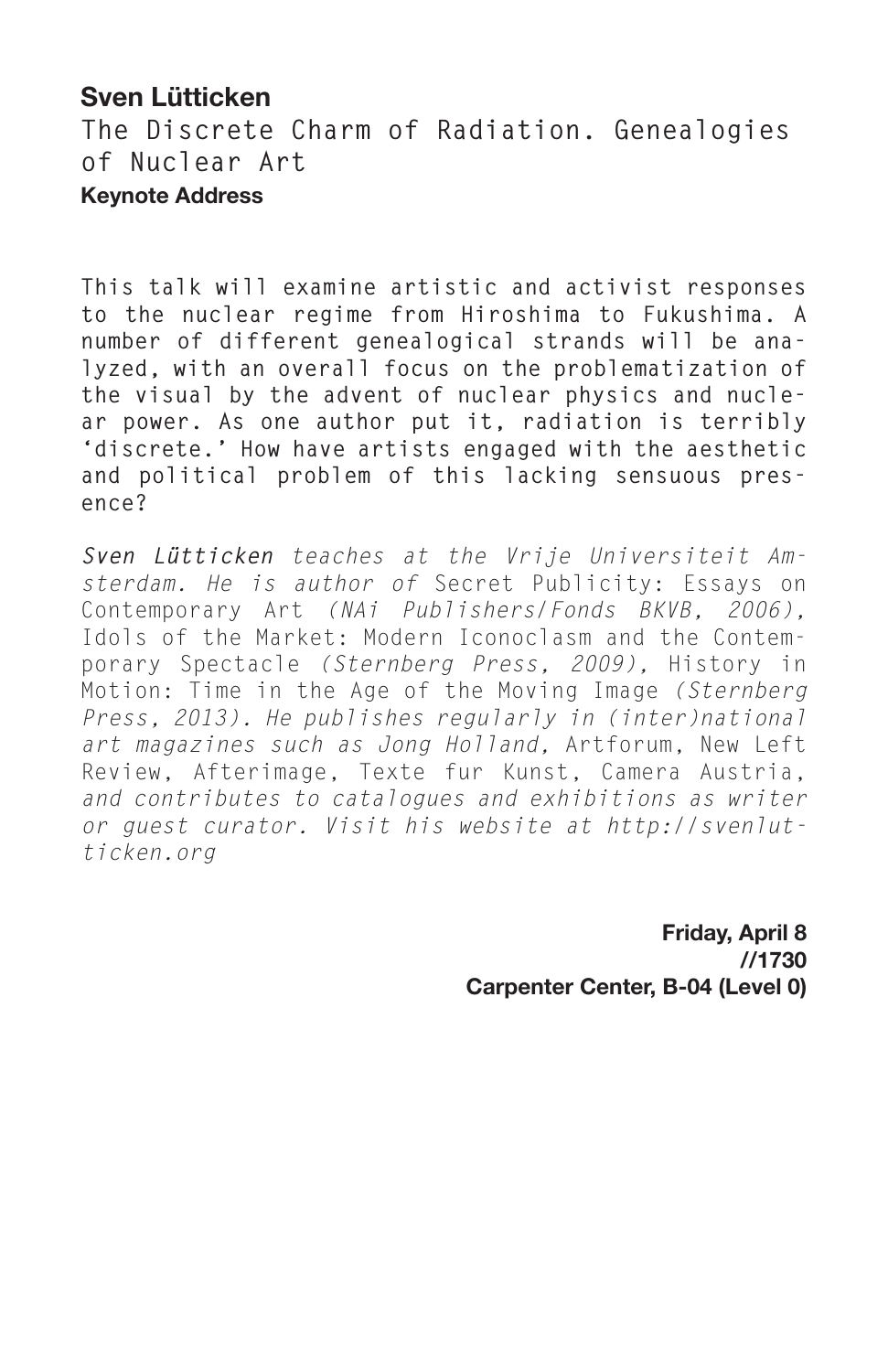# **Hito Steyerl**

### **Video Lecture/Performance**

In this lecture, Hito Steyerl lays out fragments of texts, ideas, and images to consider contemporary visual blindness and contemporary war. She cites Harun Farocki's idea, developed in his film *Eye-Machine* (2002), of suicide cameras, devices that are fitted into missiles, home in on the target, collide with it, and continue to broadcast images after the explosion. In Steyerl's eyes, these cameras have mushroomed across the millions of lenses installed in mobile phones, zombie cameras, multiplied and incorporated into the owners' movements and emotions.

*Hito Steyerl is a Berlin-based filmmaker and writer.*

**Saturday, April 9th //1210 Carpenter Center B-04 (Level 0)**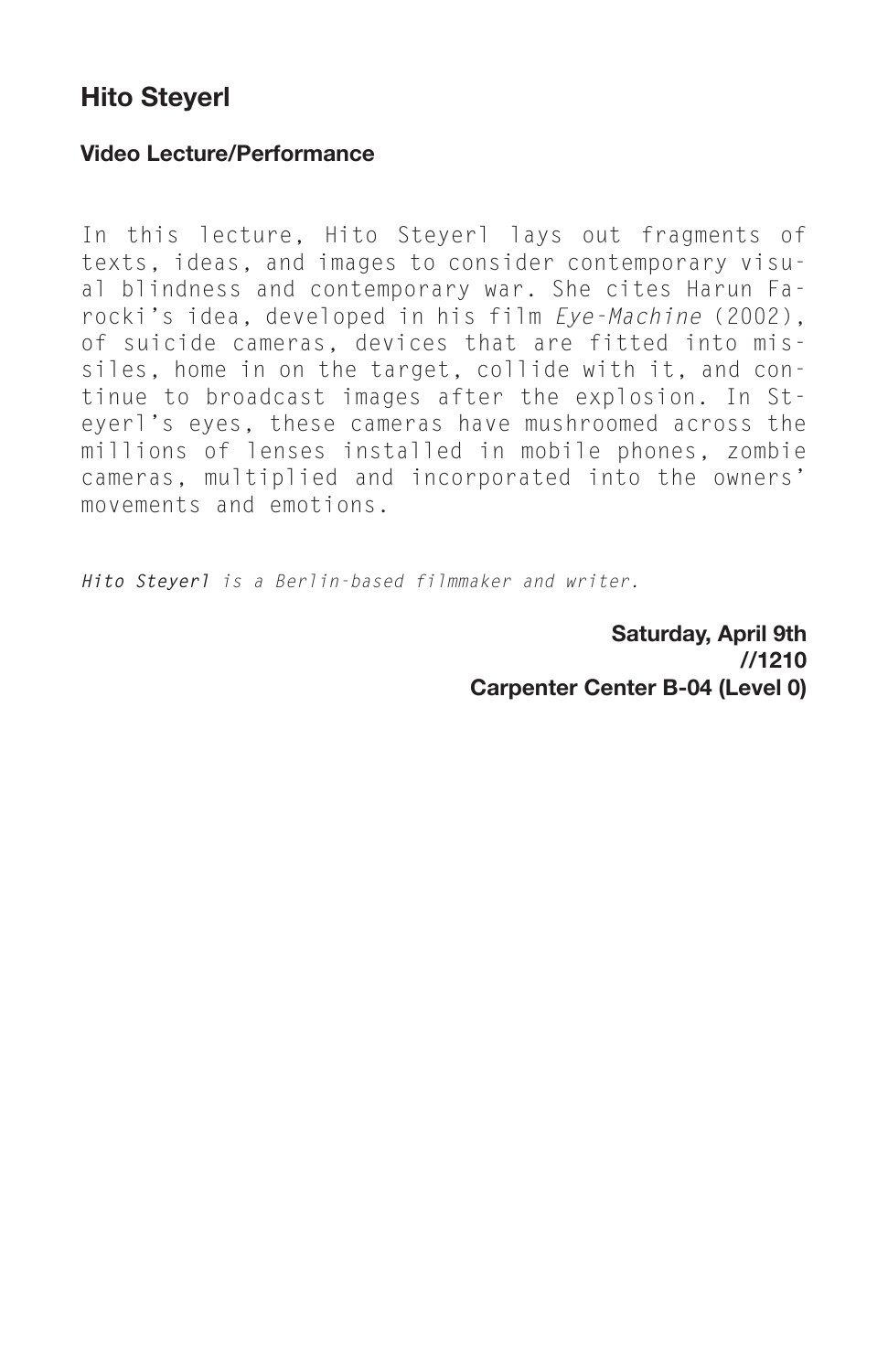# **Trisha Donelly**

### *Untitled***, 2012 Video, 90 minutes. Color, silent. Courtesy of the artist. [Screening 46 minute excerpt]**

**"***While Donnelly works across a range of mediums, her practice evades formal artistic preconceptions with the term 'medium' itself. In the words of curator Hamza Walker, 'Donnelly genuinely has no medium'. Stills are projected as videos; videos appear sculptural; drawings take on a three-dimensional form. The monolithic marble and stone sculptures' machine made marks appear as shifting lines – echoing back to the lines in her drawings, videos and sound waves. The lines, shapes, and dimensional shifts repeat across the mediums, creating a fluidity of form.*

*Donnelly's work is neither abstract nor representational. Her videos oscillate and ripple, offering only suggestions of their content; the images too present only hints of shape and reality through their many processes, occasionally betraying a subject or location. Both have no narrative or climax, often looping according to their own form. As with much of the artist's work, the method and means of production are not clear or explicitly revealed.***"**

### **Julia Peyton-Jones and Hans Ulrich Obrist, 2014**

*Trisha Donnelly (b. 1974, San Francisco, CA) works regularly between the action and the object. Donnelly's artworks exist in multiple forms: as drawing, sculpture, and photography, text, video, and sound. Donnelly's major solo exhibitions at leading institutions include: Air de Paris, Paris (2015); Julia Stoschek Collection, Dusseldorf (2015); Serpentine Gallery, London (2014); SFMoMA, San Francisco (2013); Portikus, Frankfurt am Main, Germany (2010); Museo d'Arte Moderna di Bologna (2009); Modern Art Oxford (2007-08); the Institute of Contemporary Art Philadelphia (2008); and the Kunsthalle Zurich (2005). Donnelly participated in The Encyclopedic Palace, curated by Massimiliano Gioni as part of the 55th Venice Biennale (2013) and was selected as the tenth artist to curate Artist's Choice at the Museum of Modern Art, New York (2013). Her work was included in (d)OCUMENTA 13, Kassel (2012) and Illuminations, curated by Bice Curiger as part of the 54th Venice Biennale (2011). Additionally, She participated in the 2011 Sharjah Biennial, the 2008 Yokohama Triennial of Contemporary Art, the 2006 Whitney Biennial, and the 2003 Venice Biennale.*

> **Saturday, April 9th //1515 Carpenter Center Lecture Hall (Level 0)**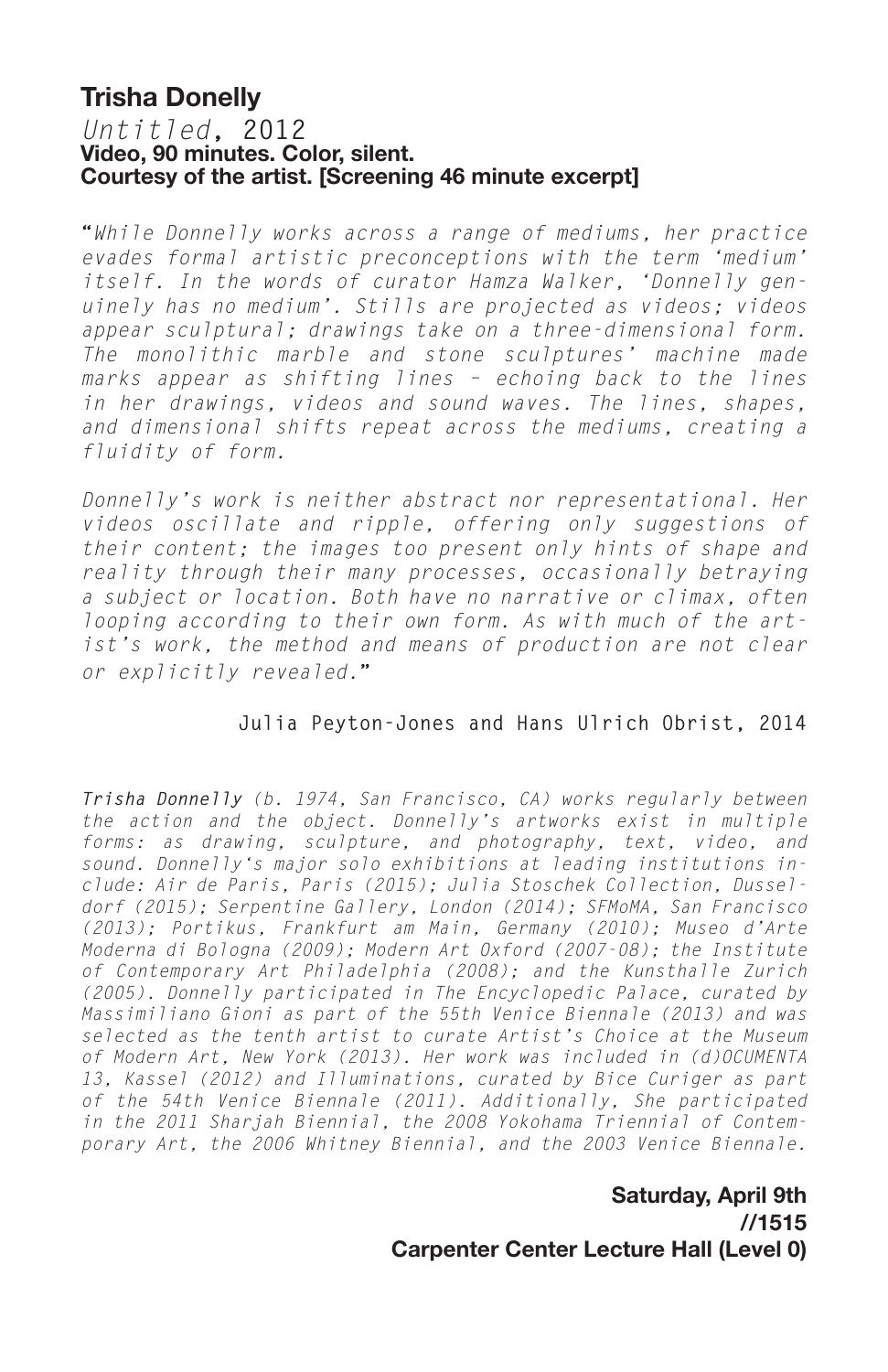# **Eli Keszler Performance**

*Eli Keszler is a New York based artist, composer and percussionist working at the intersections of performance, installation, notation and composition. His time-based works examine the limits of instruments, drawings, diagrams, score writing and musical experience through various technologies and techniques. Keszler's largescale installations can be experienced autonomously or alongside an ensemble/solo performance featuring his own aggressively propulsive drumming. These works are often accompanied by collections of visual works, drawings and scores presented in conjunction with installations and compositions. His sound installations and visual work have appeared at the MIT List Center Victoria & Albert Museum, Sculpture Center The Kitchen, South London Gallery, Luma-Foundation, Tectonics Festival (Harpa Hall) Reykjavik, Centraal Museum in Utrecht, Boston Center for the Arts, Barbican-St. Lukes and 3S Arts and performed as part of Greater New York in 2015 at MoMA PS1. His writing and work has appeared in Bomb Magazine, The New York Times, Wire Magazine, Frieze and Modern Painters. He has published solo records for ESP-Disk, Pan and REL Records. Keszler is a graduate of the New England Conservatory of Music in Boston, MA.*

> **Friday, April 7 //1645 Carpenter Center Lobby (Level 1)**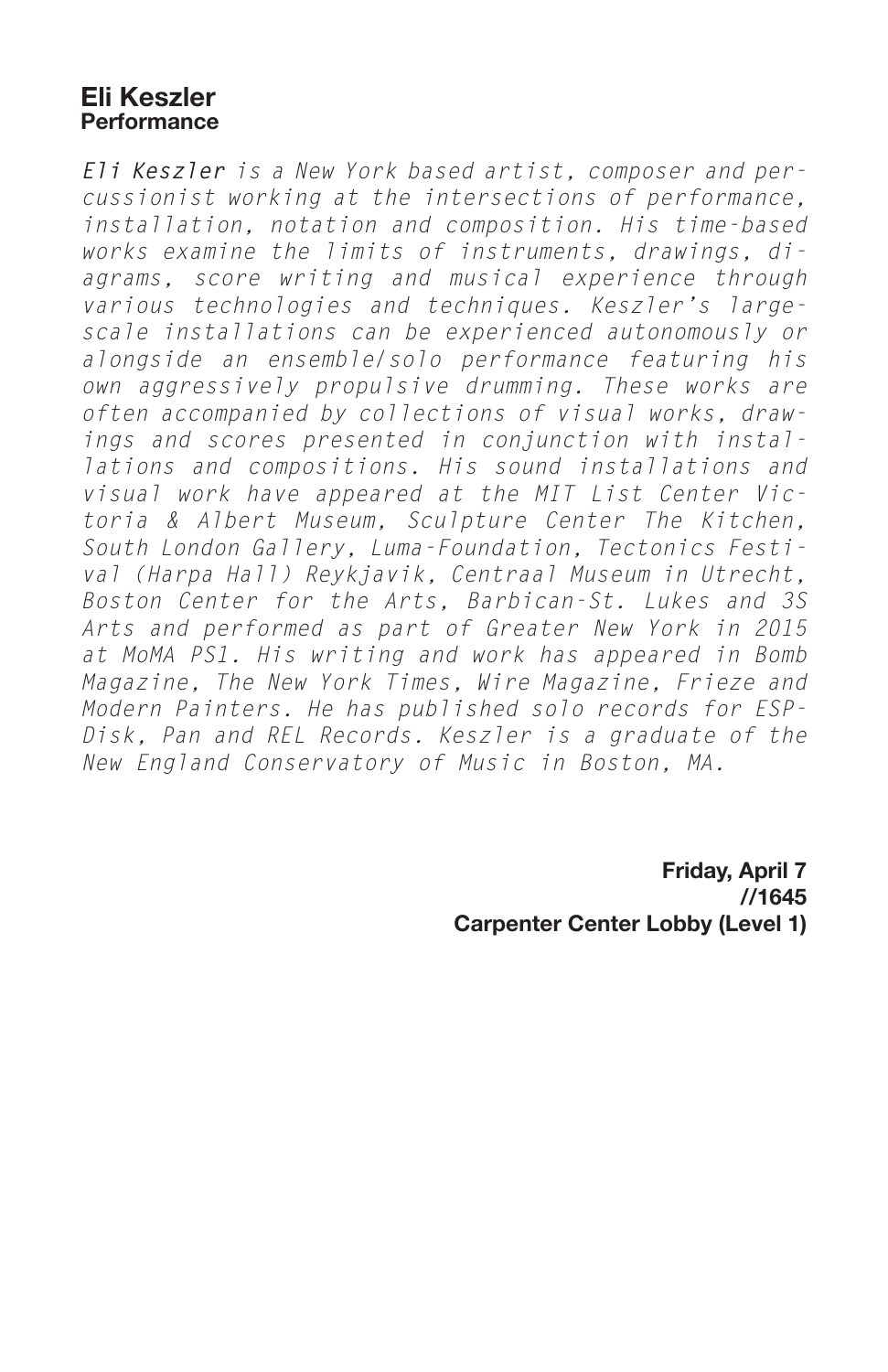# **Sandrine Schaefer**

*Pace Investigations No.3* **Performance**

**Pace Investigations No. 3 is a performance comprised of actions that respond to the Carpenter Center and its surrounding areas. I repeatedly cycle through this performance 9 times over 6 hours. Each cycle of the performance loses time. As this occurs, the actions in the performance must shift. Some actions become unrecognizable from previous cycles. Some are abandoned, while others increasingly gain significance. This is an exercise that confronts the complex relationship between the human body and its relationship to time. This is an exercise in identifying the essential. It is an exercise in surrender. It is an exercise designed to fail.** 

**Cycle 1 = 09:30:00am-12:30:00pm Cycle 2 = 12:30:00pm-02:00:00pm Cycle 3 = 02:00:00pm-02:45:00pm Cycle 4 = 02:45:00pm-03:08:00pm Cycle 5 = 03:08:00pm-03:19:00pm Cycle 6 = 03:19:00pm-03:25:00pm Cycle 7 = 03:25:00pm-03:28:00pm Cycle 8 = 03:28:00pm-03:29:30pm Cycle 9 = 03:29:30pm-03:30:15pm**

*Using a site-sensitive approach, Sandrine Schaefer works in the medium of live action to explore time as an intentional context. Over the past decade, Sandrine's work has been exhibited nationally and internationally in performance art festivals, galleries, museums, and public spaces. Sandrine has been awarded grants and fellowships through the Museum of Fine Arts Boston, Tanne Foundation, the 2015 James and Audrey ICA Foster Prize, and she was recently named a 2015 Brother Thomas Fellow through The Boston Foundation. She has lectured and led workshops on conceptual art practices in art institutions throughout the United States and teaches in the Studio for Interrelated Media at Massachusetts College of Art and Design. In addition, Sandrine's writing on contemporary art has been published in numerous international online and print publications. She is a co-founder of The Present Tense Live Art Initiative and Archive Project, a member of the seminal experimental artist group, Mobius, and she is represented by Defibrillator Performance Art Gallery in Chicago.*

> **Saturday, April 8 Carpenter Center Lobby (Level 1) //09:30:00 – 15:30:15**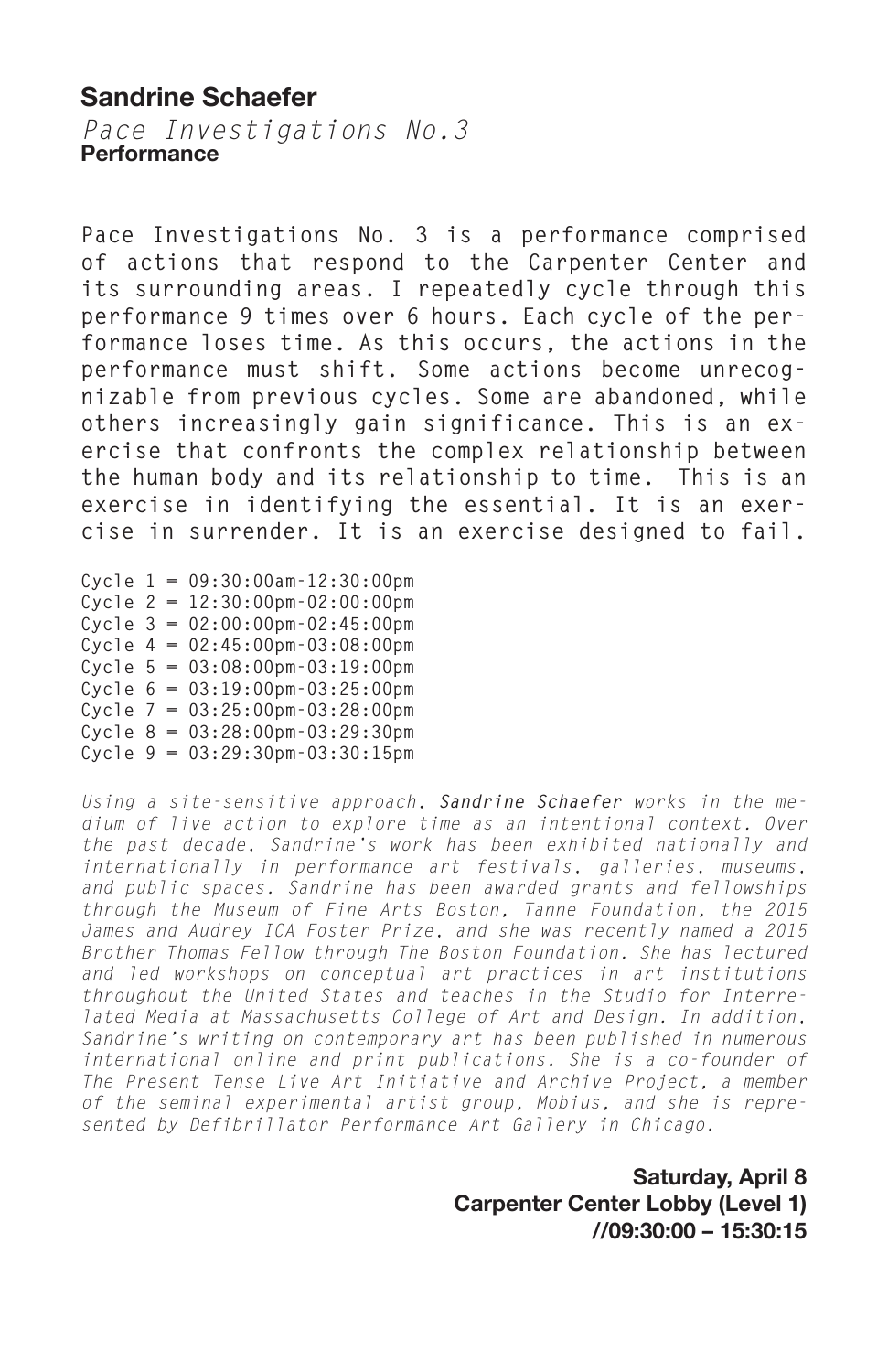### **Oliver Laric** *Untitled***, 2014-2015 Digital projection (looped) Courtesy Tanya Leighton Gallery, Berlin**

Oliver Laric's 2014-15 Untitled breezes through an eclectic array of visual idioms against a clean white digital background. As in other works by Laric, Untitled draws a through line across representational traditions including manga, Disney-style animation, marble sculpture, and furniture design, all while remaining resolutely in the realm of image-processing platforms like Adobe Creative Suite. Just as forms mutate with prodigious flexibility, we see timelapses of editing on the Photoshop layers responsible for the effect. In this sense, the austere white backdrop  $-$  which might be mistaken as a "neutral" stage for representation  $-$  is historicized and the crisp HD figure and smooth sheen of surface — on glorious display in this 4K video—are revealed not as markers of absolute pictorial clarity, but rather contingent strategies in a long line of representational innovation.

**— Zachary Furste** 

### **Carpenter Center Lecture Hall (Level 0)**

**Friday, April 8th //0900 – 1500 Saturday, April 9th //0900 — 1400 Sunday, April 10th //0900 — 1500**

*Oliver Laric (born 1981 in Innsbruck, Austria) lives and works in Berlin. He studied at the Universität für angewandte Kunst Wien. Laric's first solo exhibition in Germany 'Be Water my Friend' took place at Tanya Leighton Gallery, Berlin in 2012. His video work 'Versions' (2012) premiered at Art Statements, Art|43|Basel (14-17 June 2012). Recent solo and group exhibitions include: alienate/demonstrate/edit, Artspace, Auckland (2012); Villa du Parc Centre d'art Contemporain, Annemasse, France (2012); In Other Words, NGBK, Berlin (2012),*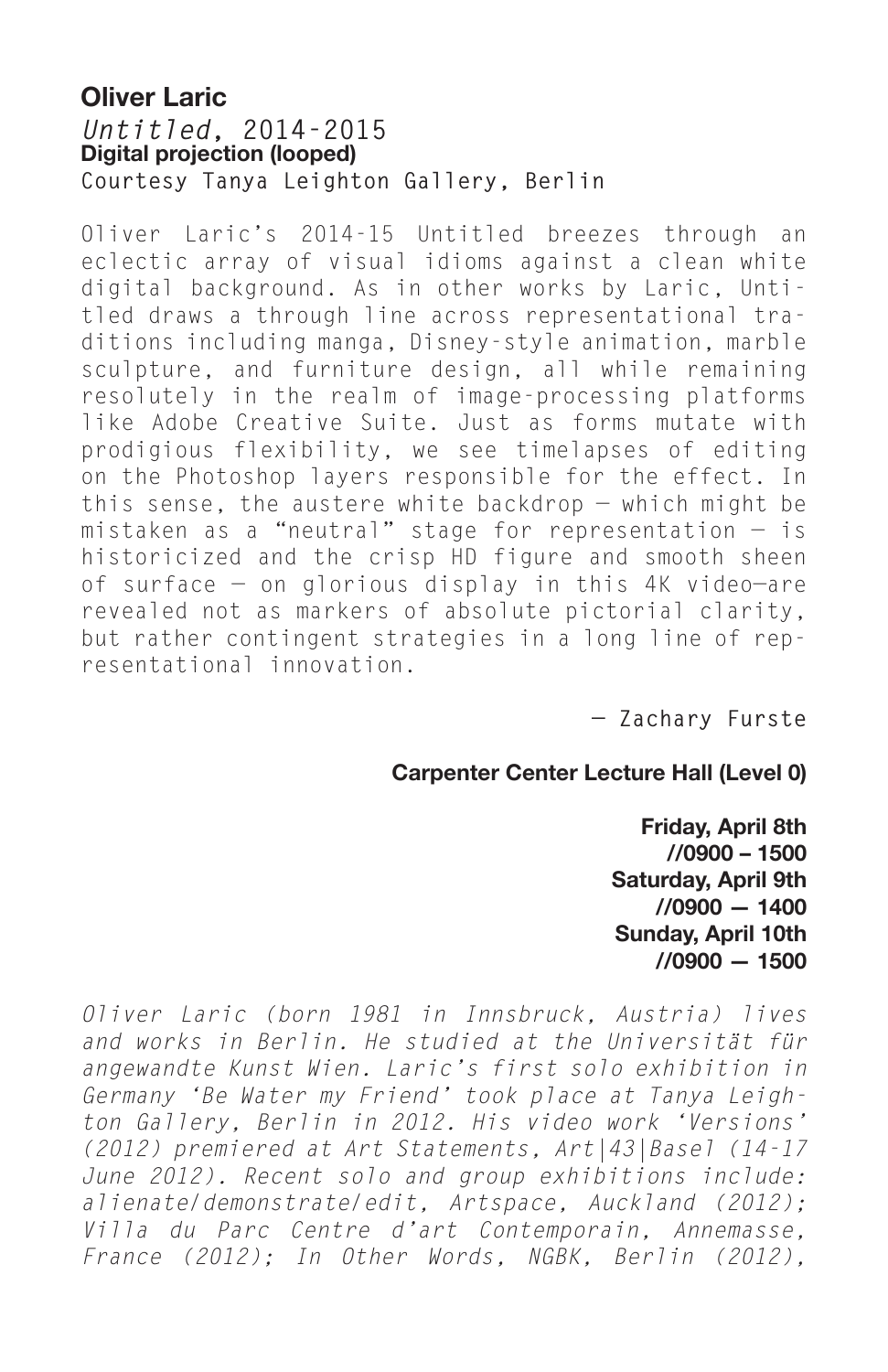*Skulpturhalle Basel (2011); Based in Berlin (2011); You don't love me anymore, Westfälischer Kunstverein, Münster (2011); Frieze Projects, Frieze Art Fair, London (2011); Music for Insomniacs, Proyectos Monclova, Mexico D.F. (2011); Priority Moments, Herald Street, London (2011); Memery, Mass MoCA, (2011); Frame, Frieze Art Fair, London (2010); Artists' Video, Vancouver Art*  Gallery (2010); The World is Flat (curated by Lauren *Cornell), X-initiative, New York (2009); Unmonumental, New Museum, New York (2008). Forthcoming group shows*  include: Detours of the Imaginary (curated by Julien *Fronsacq), Palais de Tokyo, Paris (2012); The Imaginary Museum (curated by Bart van der Heide), Kunstverein München (2012); Museum of the Image, Breda, The Netherlands (2012). Laric is a co-founder of the VVORK platform (www.vvork.com).*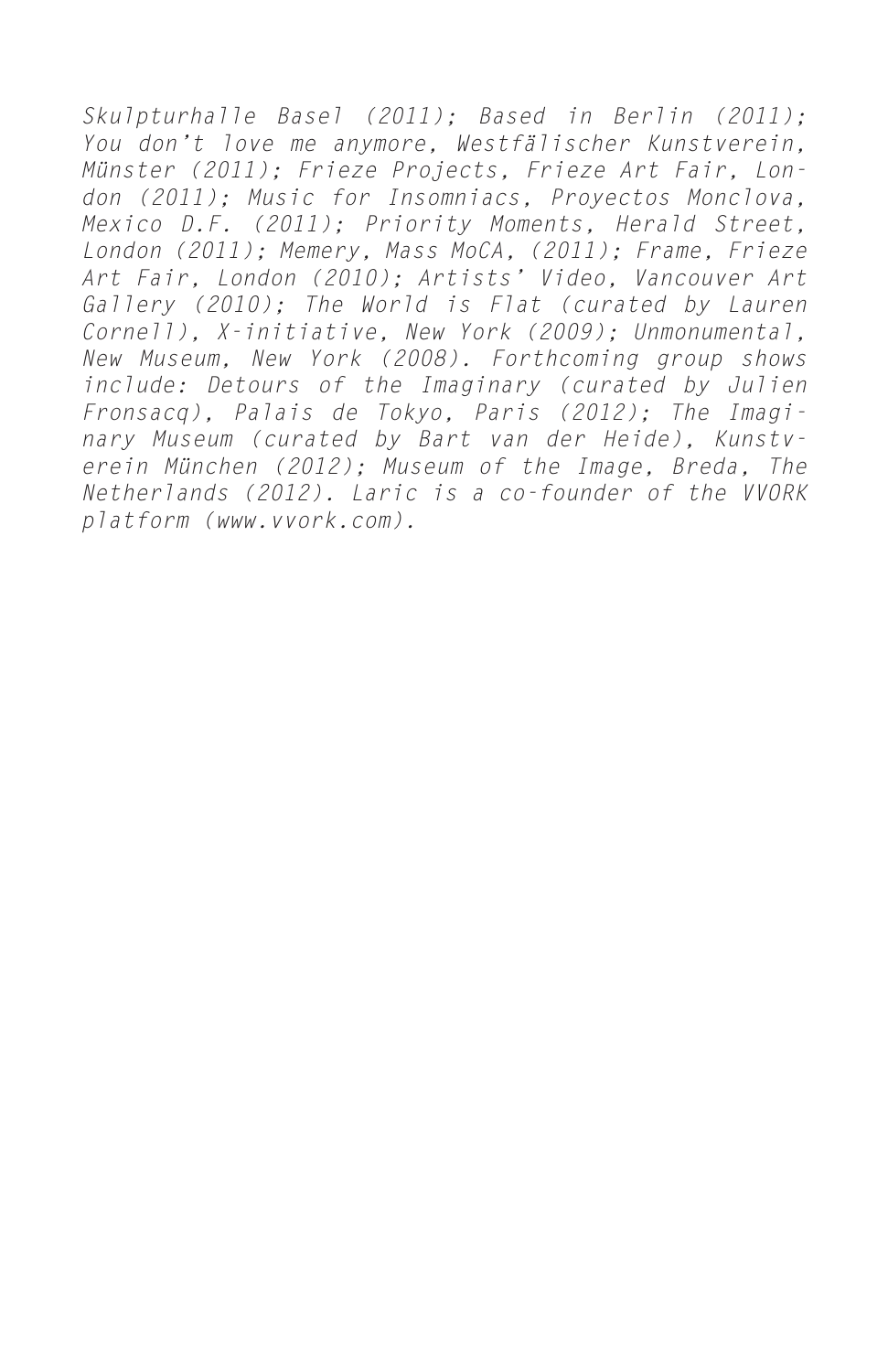# **James Hoff and Eli Keszler**

*Mial*, 2016

**Sound installation (tactile transducers, micro controllers, sd cards, amplifiers, speaker wire, and CCVA's speaker system)**

*Mial* is a composition by James Hoff and Eli Keszler that is comprised of an 808 bass drum and sheet metal that has been warped and sequenced using the Stuxnet computer virus. For this site-specific installation, the artists amplify their composition throughout the Carpenter Center lobby using transducers, a mainstay of control systems and automation that here convert electronic audio signals into pressure, creating low end sound waves that vibrate the space along the ceiling, windows and the entranceway corridor. A vital component to both sound production (microphones) and reception (speakers), the transducers turn the Carpenter Center's concrete architecture into one large audio system, creating a call and response between Hoff and Keszler's pre-composed audio input and the architecture's audible, bowed response. Additional instrumentation plays through the building's original  $-$  and long unused  $-11$ channel intercom speakers embedded in the ceilings.

"Morris always managed to find time for some harmless pranks. Exploiting people's tendency to type "Mial" by mistake when asking for their electronic mail, Robert wrote a program that each time someone made the error, instead of mail a Dungeons & Dragons-like adventure game appeared on the screen. He excluded senior faculty members from the prank; when they made the typing error, the system simply said it did not recognize the command. The "Mial" prank was clever and harmless, but after a while people became annoyed with the game and Robert was told to remove it from the system. Then, as an April Fool's joke, Robert wrote a program that made it appear to anyone who logged in that Harvard had gone back in time ten years and was using a long-obsolete operating system on equally obsolete hardware. Whenever Robert was asked if he was the source of a prank, he would look down with a shy smirk."

– CYBERPUNK- Outlaws-Hackers (1991) on computer scientist Robert T. Morris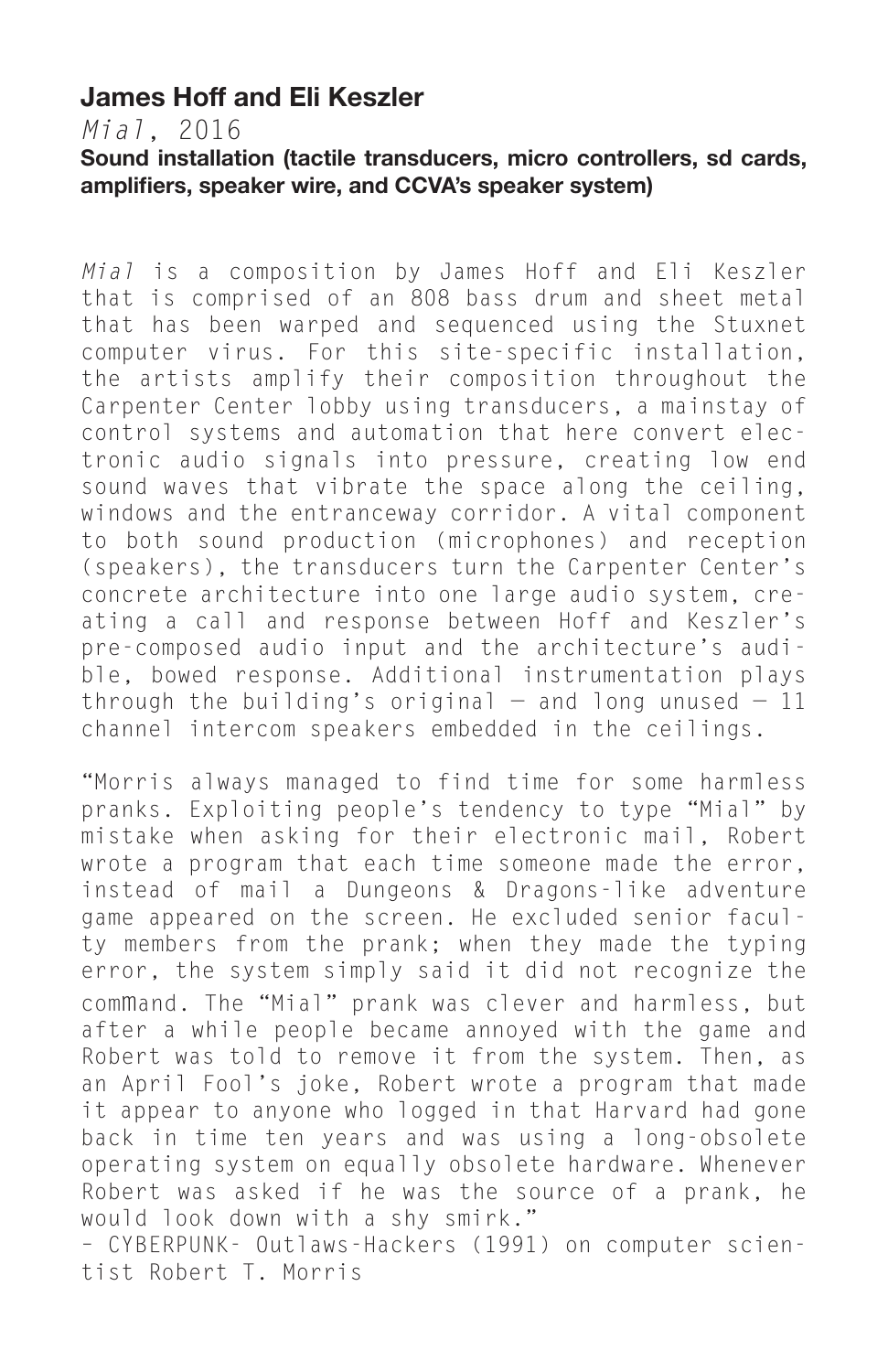*James Hoff is an artist living and working in Brooklyn, NY. His work encompasses painting, sound, writing, performance, and publishing among other media. He has maintained a strong focus on distributed forms and experiments with language, including cross-disciplinary investigations that address orally-transmitted syndromes, computer viruses, and ear worms. Hoff is a co-founder of Primary Information, a non-profit arts organization devoted to publishing artists' books and art historical documents. Recent exhibitions include Skywiper at Callicoon Fine Arts (NYC), The Quick Brown Fox Jumps Over the Lazy Dog at Supportico Lopez (Berlin) and B=R=I=C=K=I=N=G at Contemporary Art Center (New Orleans). His latest record BLASTER came out on Pan in 2014.*

*Eli Keszler is a New York based artist, composer and percussionist working at the intersections of performance, installation, notation and composition. His time-based works examine the limits of instruments, drawings, diagrams, score writing and musical experience through various technologies and techniques. Keszler's largescale installations can be experienced autonomously or alongside an ensemble/solo performance featuring his own aggressively propulsive drumming. These works are often accompanied by collections of visual works, drawings and scores presented in conjunction with installations and compositions. His sound installations and visual work have appeared at the MIT List Center Victoria & Albert Museum, Sculpture Center The Kitchen, South London Gallery, Luma-Foundation, Tectonics Festival (Harpa Hall) Reykjavik, Centraal Museum in Utrecht, Boston Center for the Arts, Barbican-St. Lukes and 3S Arts and performed as part of Greater New York in 2015 at MoMA PS1. His writing and work has appeared in Bomb Magazine, The New York Times, Wire Magazine, Frieze and Modern Painters. He has published solo records for ESP-Disk, Pan and REL Records. Keszler is a graduate of the New England Conservatory of Music in Boston, MA.*

**Organized by Olivia Crough**

**April 6 – 17, 2016 Carpenter Center Lobby (Level 1) This sound installation will be suspended during HFA screenings**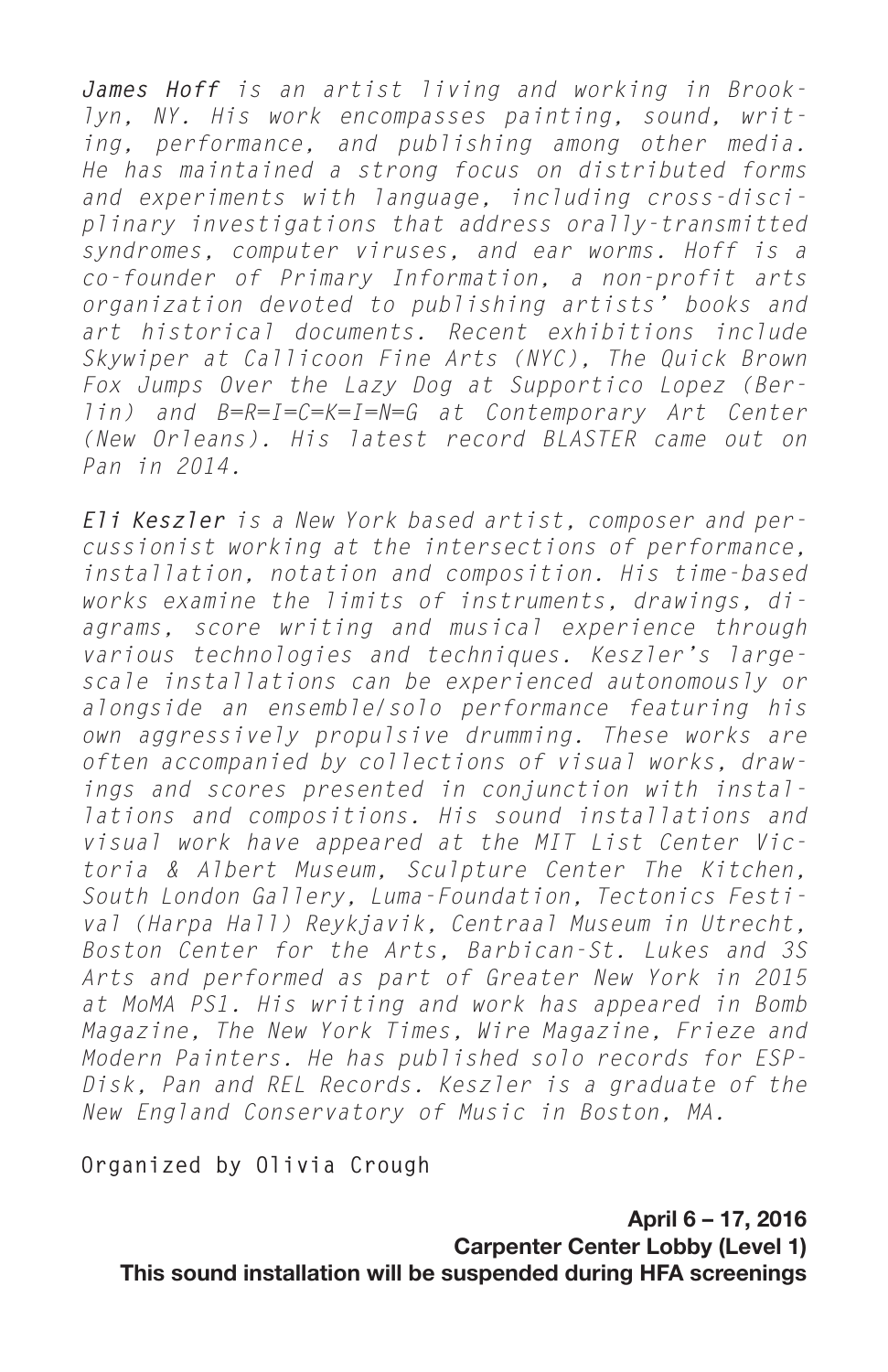# *You Are Here:*  **Center for Advanced Visual Studies (CAVS) Exhibition Installation by Jungmin Lee**

"The river, once a vital means of communication […] in juxtaposition with the city, unfolds the eternal drama of emotional and spiritual feedback to which human perception will not be insensitive." Friedrich St. Florian, "The City and the River" (1972)

In 1971, György Kepes, New Bauhaus artist and the founder of MIT's Center for Advanced Visual Studies (CAVS), initiated a series of artistic collaborations framed as the Charles River Project. By proposing to engage the public in a multi-media educational environment including kinetic sculptures and large-scale installation along the river, Kepes aimed for intensified civic and artistic responses to develop "a long overdue ecological consciousness." The exchange of ideas and meetings of almost thirty artist-fellows participating from 1971 through 1974 culminated in two consecutive exhibitions at the Boston Institute of Contemporary Art, titled *Boston Celebrations* (1975) and *You are Here* (1976). Assembled and hosted in an institutional context, these exhibitions presented a combination of actual objects as well as proposals of unrealized works that were conceived to be installed outdoors in close connection with the city and its changing atmospheric conditions. The present exhibition [image here] examines the striking structure and content of this two-part show, chosen from numerous civic art projects by the CAVS in the early 70s (e.g. *Art and Environment* (1973)). Contemporaneous to the Land Art movement, the proposed multidisciplinary, site-specific works envisioned bodies in constant relations of modification and reaction with their environs.

In displaying proposals, the ICA exhibitions did not represent, but rather exposed how the boundary of negation and affirmation — the absence of objects and presence of artistic currents — is productively negotiated. Four decades later, archival materials from 1971 to 1974 are selected and exhibited for the first time to show a fuller spectrum of evolving ideas and tensions that preceded the 75-76 exhibitions. Their content questions the value of institutional frame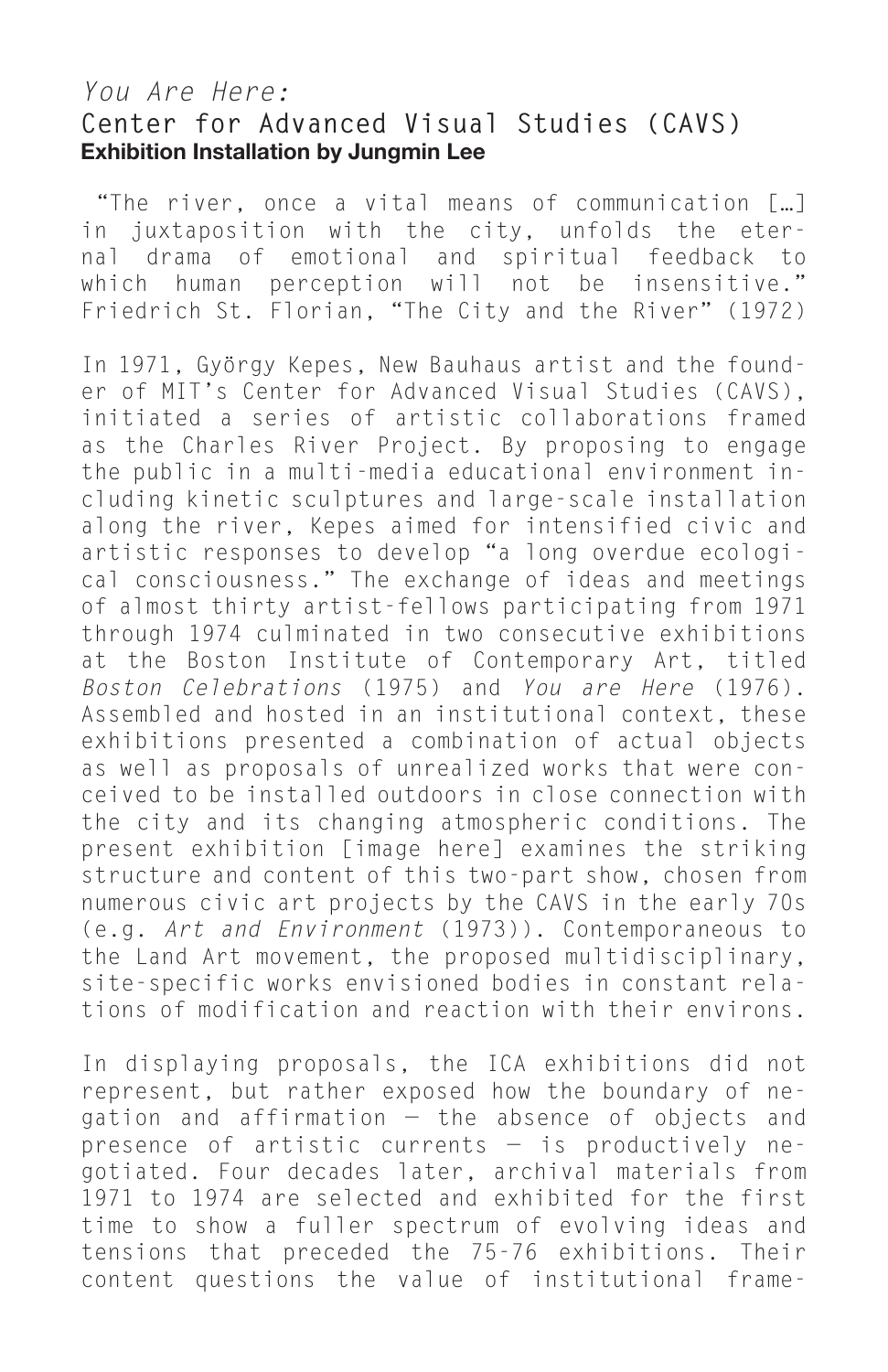work and considers what constitutes an exhibition.

The ecological concerns and relational aspirations that shaped the Charles River Project disrupt representational logic in several ways. The river, a space and means of communication, transportation, and circulation, is envisioned as an artistic medium to engage the public in the fabric of the city. The meanings of terms such as place, city, river, and exhibition are put into question. The partial enactment of a proposed tenscreen projection positions the audience "here" with the river of then and now. The river as a subject is recorded not only photographically, but also through writings, graphs of its water quality, maps, and diagrams. Located "here," one imagines and experiences the river once again as "lived affects" in the words of Kathleen Stewart, instead of a distant or static system. By both displaying archival materials and enacting a proposal, I re-locate the ecological play circa 1970 and demand a consideration of the changing modes of relationality and feedback today. The ephemera on display here are neither conclusive nor simple historical records, but are rather generative. How are the artifacts from the 70s (slides, questionnaires, catalogues) in dialogue with reproduced prints and digitally circulated information? How does the noise of the carousel slide rotation contribute to the hum inside the Le Corbusier architecture? How can the river envisioned in the 70s be re-presented or experienced today?

The posters for *Boston Celebrations* and *You are Here (Boston Celebrations Part II)* each allow the viewer to locate herself in distinct modes of navigation. While the map in the former urges geographical identification, the latter positions the viewer specifically "here" in a given time and space, as well as in the abstract "here" in the informational pool. Like our [image here]. the 1976 show stresses the importance of the indexical traces of relational bodies and site-specificity.

Next to these posters is a vitrine that presents a history of evolving ideas, from an early grant proposal and a letter to the City Council in 1971 to questionnaires on public art and photographic documentation of the ICA exhibitions in 1975. With the passing of the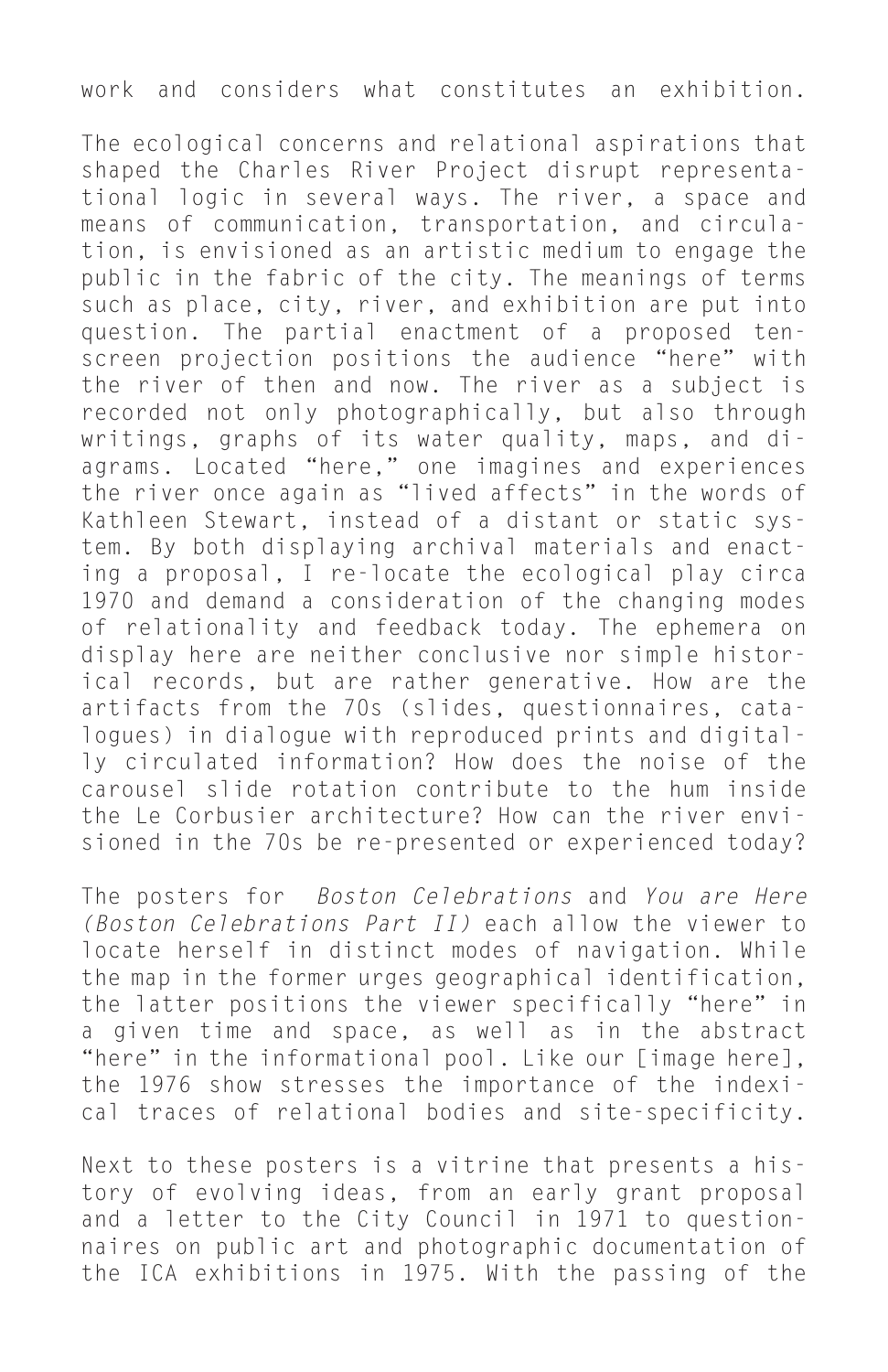Water Quality Act by Congress in 1965, the newly established Water Pollution Control Division conducted a series of environmental tests of the river in 1967. The same year also witnessed the foundation of MIT's CAVS. The center's artist-fellows developed ideas for civic art initiatives through correspondence with the State Council and the National Endowment for the Arts.

The three-screen projection is the first partial reenactment of artist-fellow David Curt Morris' proposed ten-screen 35mm slideshow on the Charles river in 1972. The slides include photographic field work of rivers in different cities at the time, as well as maps, abstract drawings, children's writings about the Charles River, historical photographs from the 1910s, along with intermittent slides left intentionally blank. A vitrine containing accompanying instructions, sketch, and a cue list for projectors complements the projection as a microscopic case study. This collection of data and guidelines anticipates reenactments of projection in alternating places and times.

The third vitrine presents a selection of five CAVS artist-fellows from a group of over thirty participants of the Charles River Project from 1971 to 1976. The project proceeds from the Center's interest in exploring artistic directions through emerging technology, art, and science on civic scale, while dedicated to humanizing the increasingly mediated landscape of the 70s. The fellows experimented with light, holography, laser, steam, sound, kinetic sculpture, and telecommunications as embodied and environmental engagements.

With *Programmed Light Walls for Boston Harbor***,** György Kepes proposed vertical light beams that react to the surface motion of the sea. Friedrich St. Florian, invested in virtuality in architecture, suggested projecting a hologram over the Charles River. Otto Piene — the first fellow at CAVS and its director from 1974 to 1993 under whom the River project materialized into exhibitions at the ICA — sought to transform Long Wharf with temporary sculptures and light installation in *You are Here***.** While *Boston Celebrations I* presented temporary projects in the vein of a jubilee, the following exhibition offered works that aspired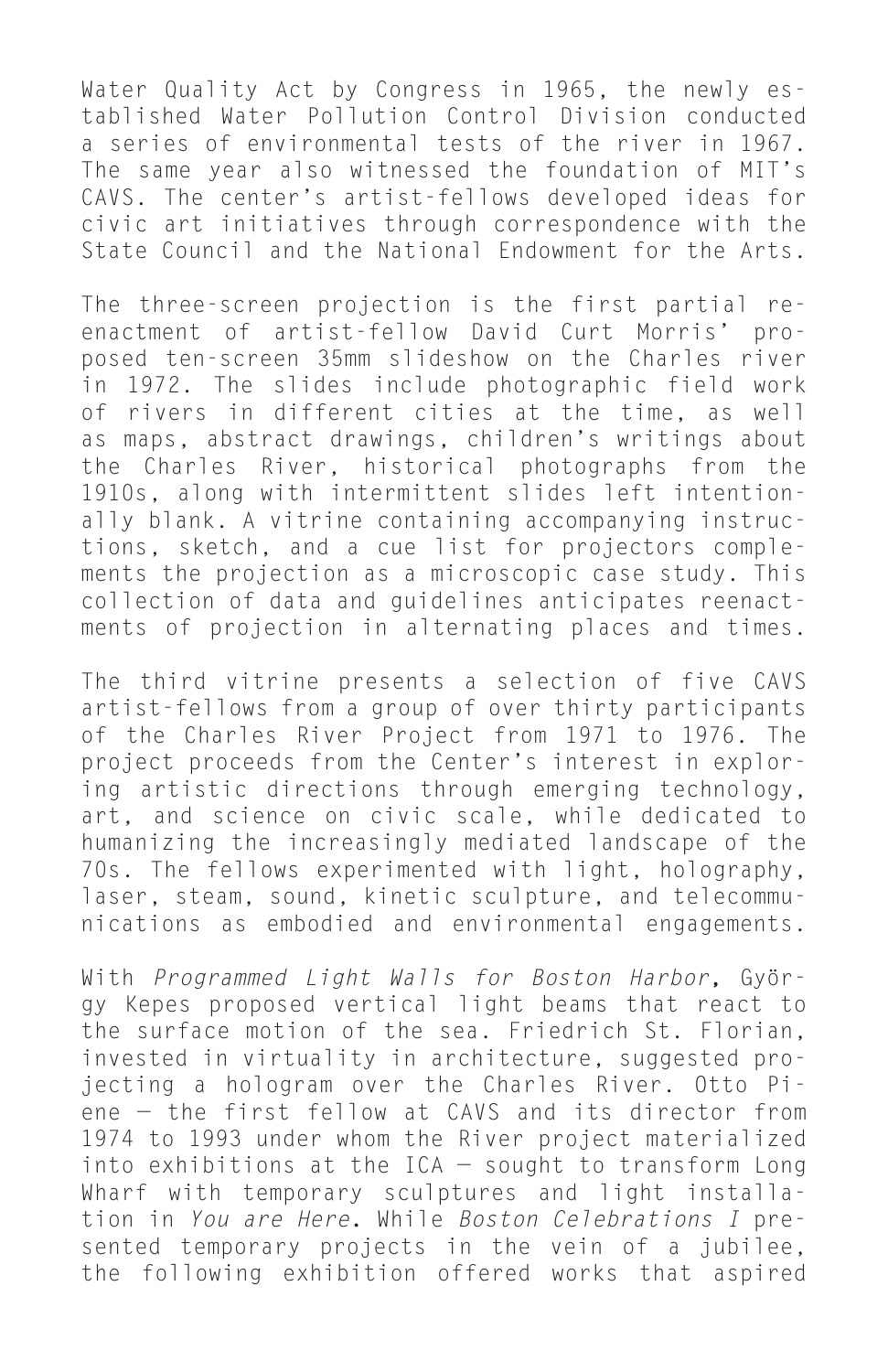to become permanent monuments to the city. With *The Shelter-Reflection Sundial*, Keiko Prince experimented with light reflection according to the movement of sun and water. In *Our People*, Harold Tovish sought to cover a wall with stone life masks of neighborhood residents, believing that public art ought to originate with the people. In these projects, the city and the river figure as subjects and sites for dialogues about the archive, information, and atmosphere.

I thank Jeremy Grubman, archivist of the Center for Advanced Visual Studies Collection at MIT's ACT program, for his assistance and thoughtful advice.

**— Jungmin Lee**

**April 6 – 17 Carpenter Center Lobby (Level 1)**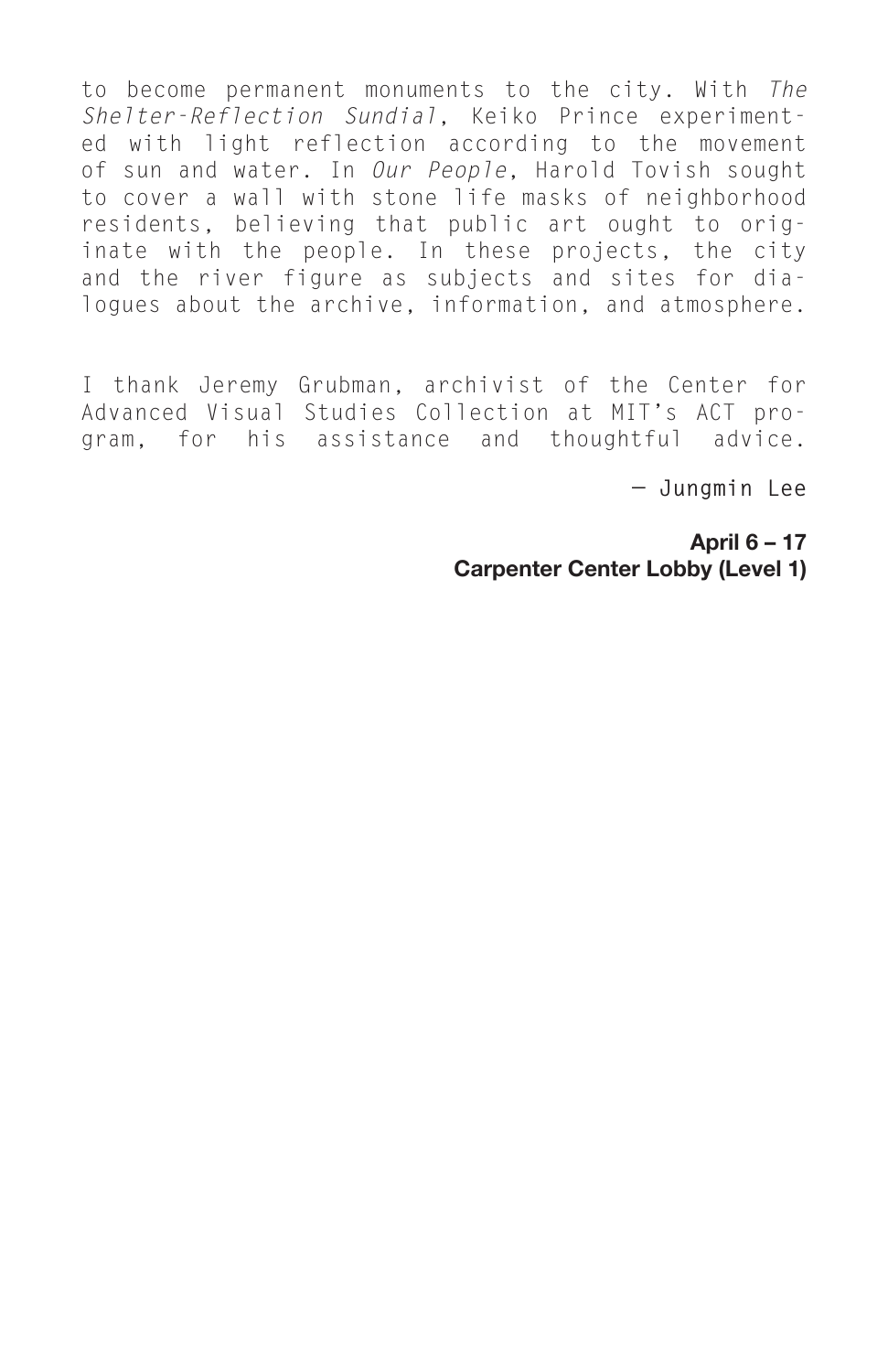# *[blanks]* **65 slides/15 "blanks" 35mm slide projector Curated by Lindsey Lodhie**

A "blank" names the form and format for representational space held in suspense. Not merely a place where content has been annulled, removed, or expunged, the blank produces spacing. A lacuna becomes a placeholder. The blank is not empty.

In her recent text on the media history of documents, Lisa Gitelman offers a 19th century list of blank books. The address-book, the check-book, the ledger, the shopping list, the receipt, the visitor book, the composition book, the scrapbook—all instances of blank formats direct their user while similarly offering unfilled spaces. As Gitelman suggests, the blank is prescriptive—it frames the content to be filled in or filled up. The blank form, then, is both form and content, or rather, directly forms its potential representational content. It formats the flows of circulation within and between the domestic sphere, the global economy, and political, educational or cultural institutions. The blank also structures privacy: the diary preserving the personal and the secret under lock and key.

Contemporary blanks demarcate digital space. Not only found in material form, the blank book has transitioned into the blank web page with designated boxes for social media profiles, comments, posts, links, videos, pics and gifs. Link rot, removed content, missing assets, pages under construction propose a recurrent visual culture of blanks. Blanks proliferate, reproduce and remediate.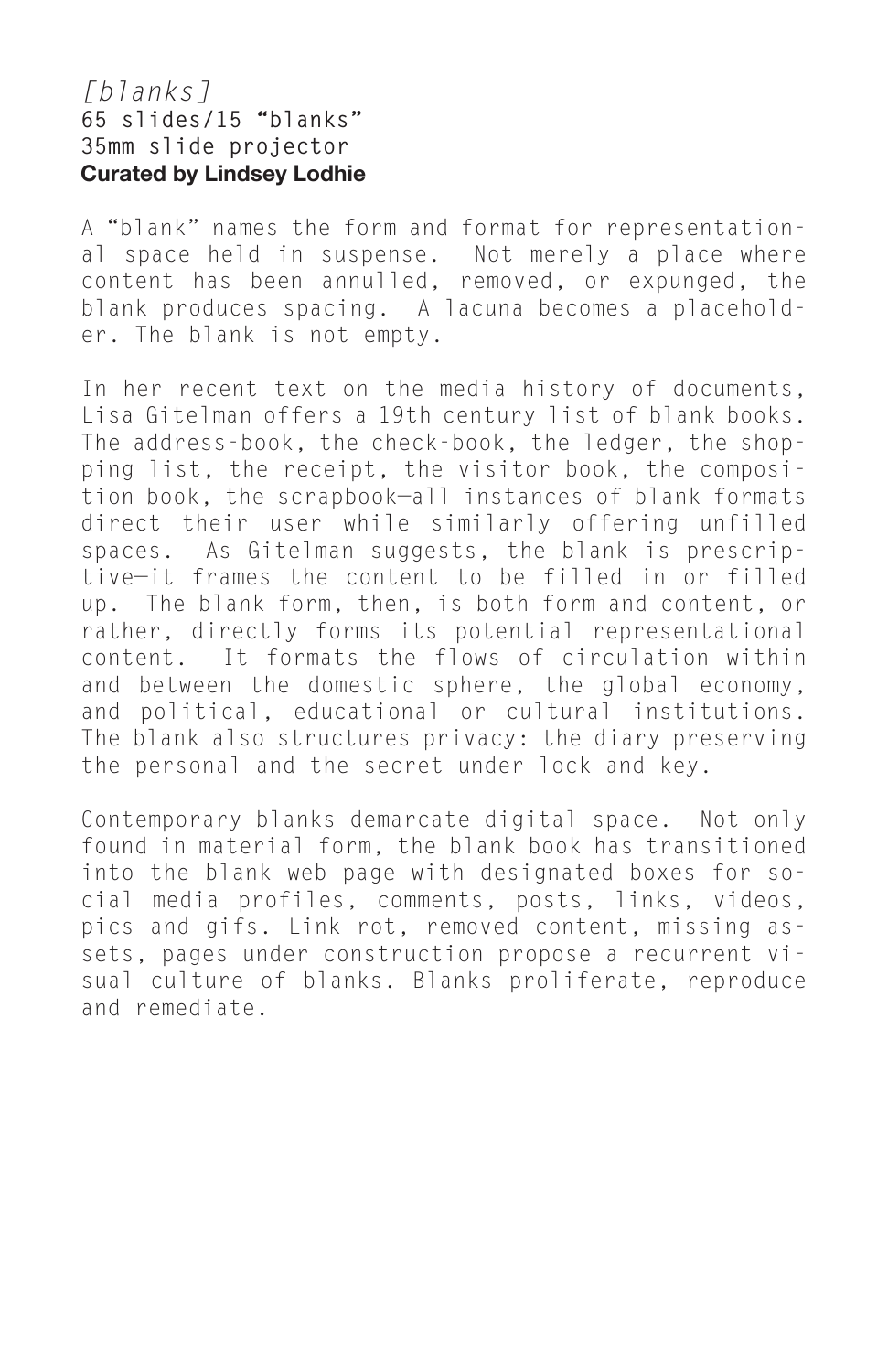A circulation, or, rather, a circular slide carousel, of blanks is presented here as a provisional collection. It collates a history of blank formats with the blank in its present tense. The blank image is not singular. It forges a visual vocabulary of withholding, withdrawal, and standing in; of bracketed content, container, and constraint; of generic model, de-identification, compression and blurring; of processing, buffering, or incomplete functions; of the projection light of the empty slide and the image of "image not found."

**— Lindsey Lodhie**

**Lisa Gitelman,** *Paper Knowledge, Toward a Media History of Documents***, Durham: Duke University Press, 2014.** 

**Thanks to T. Brandon Evans.**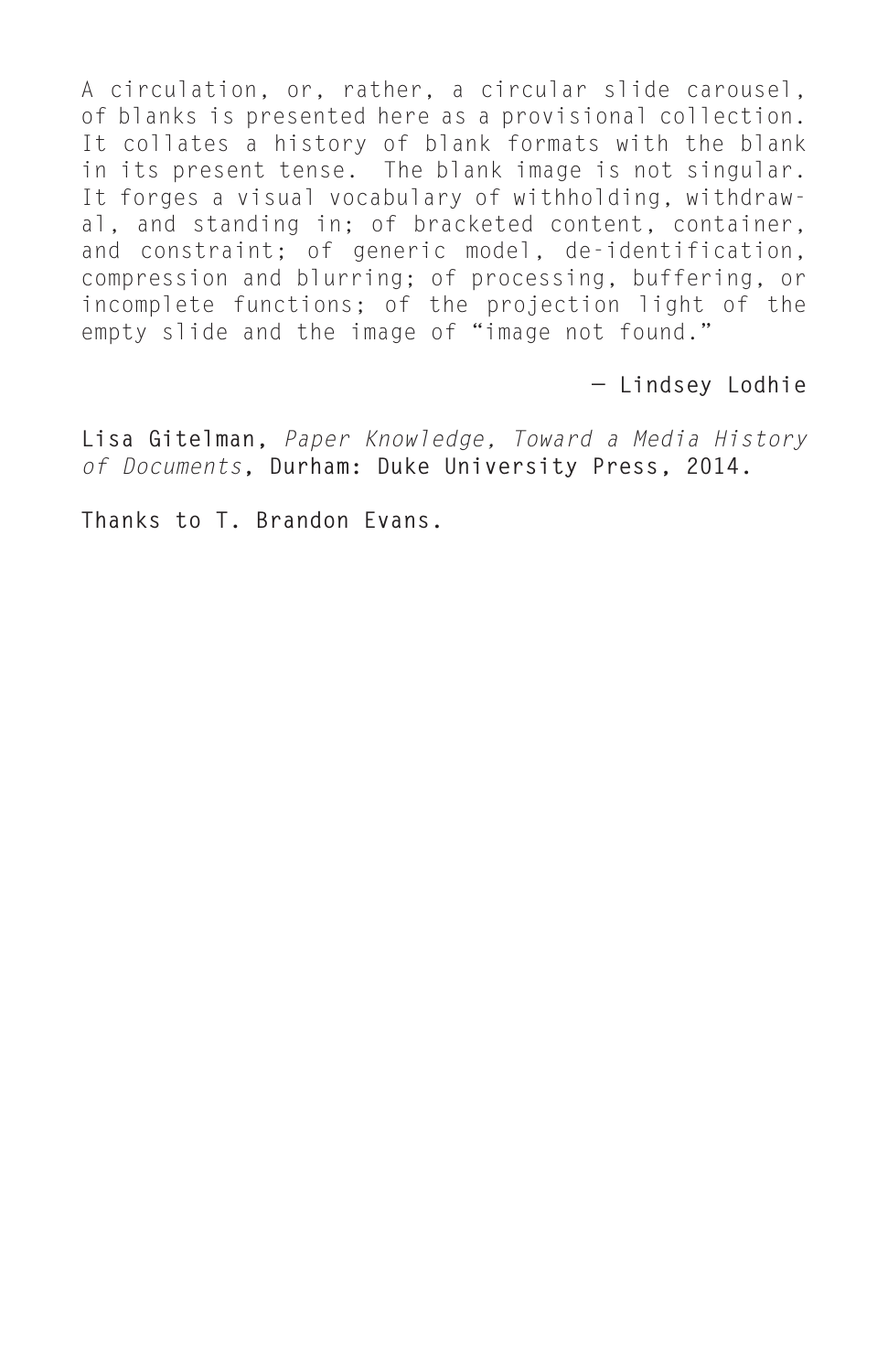# *[collection]* **single channel HD video (40 min.), color, silent. Binder, object files Curated by Lindsey Lodhie**

[collection] is an open moniker for the collective and collecting work of curation. Museums—of art as well as science, history, technology, etc.—are institutions of both presentation and preservation; their collections are materially present and housed and secured within architectural walls and also presented and represented on gallery walls within relatively brief moments of exhibition. The museum is not only an architectural archive, but a mode of sorting, cataloging, and annotating objects. While ostensibly spaces of visibility and display, museums are largely occupied with regulating, separating, and segmenting their contents; in other words, withdrawal of their collections.

Engaging with the experimental approach of non-representational methodologies, [collection] frames and foregrounds the relational activity of curation rather than the final state of exhibition. Redirecting our view from the works displayed on gallery walls, the collection presented here is composed in a different space: the art study center. In collaboration with the Harvard Art Museum, the university art study center is documented here as an adjacent space of provisional, informal, and perhaps unintentional, curation. Rather than a finished space of careful object placement and contextualization, the study center functions as a site where future scholarship and curatorial decisions are conceived and worked through. Part office space, part meeting room, and part gallery, this architecture offers ambivalent framing distinct from the white cube, opening unintended formal and symbolic relationships among the displayed objects.

Tracking these relationships, the objects chosen from the museum's collection were selected through a conscious dialog with the many interfaces guiding access. While curatorial decisions in an exhibition may be movement-, period-, or thematically-determined, [collection] utilizes the terminology of placeholders as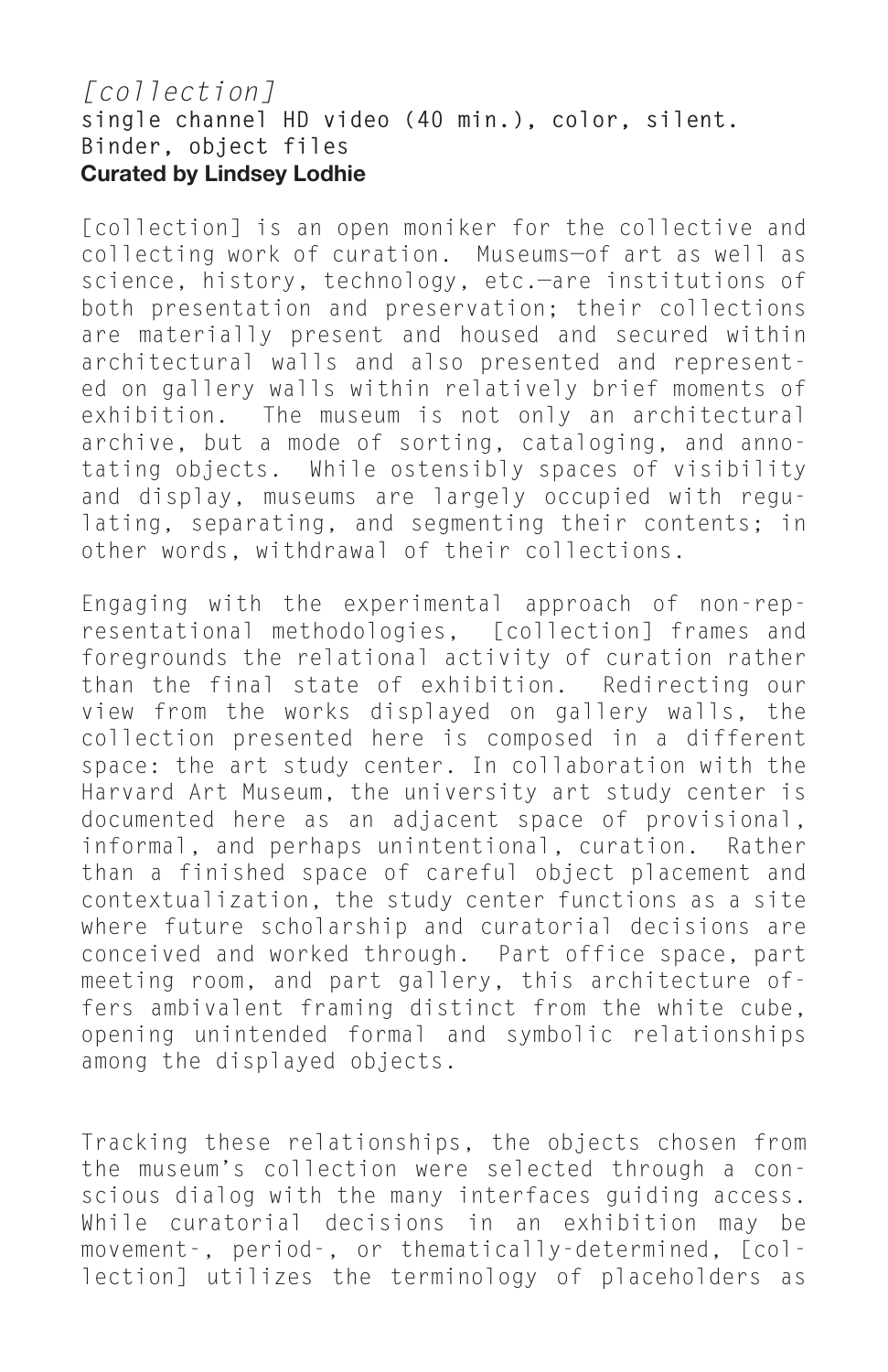movement-, period-, or thematically-determined, [collection] utilizes the terminology of placeholders as search terms. The contingencies of access—including location, restrictions on object loans, state of preservation, availability of transport, visual documentation and metadata—are integrated in a bipartite structure: a select collection "on view," and a larger set of works out of view.

The choreography of these spaces is presented through three states of collection and curation: a single video projection documenting objects on view composed through their proximal site-specific relationships; an exhaustive informational binder, or para-catalog, collating hundreds of pages of object data, provenance, and interpretive annotation; and a web-based presentation grouping the collection as a scrolling field of placeholders linked to respective entries on the Harvard Art Museum website. These disparate sites are also referenced through the movement of [collection] between physically adjacent lots, neighboring architectural icons that are similarly sites of curatorial activity: the Harvard Art Museums' recent Renzo Piano addition, and Le Corbusier's 1960s Carpenter Center for the Visual Arts.

**— Lindsey Lodhie**

**Thanks to the Harvard Art Museums and Art Study Center staff for their assistance and collaboration. Thanks to T. Brandon Evans and Zachary Furste.**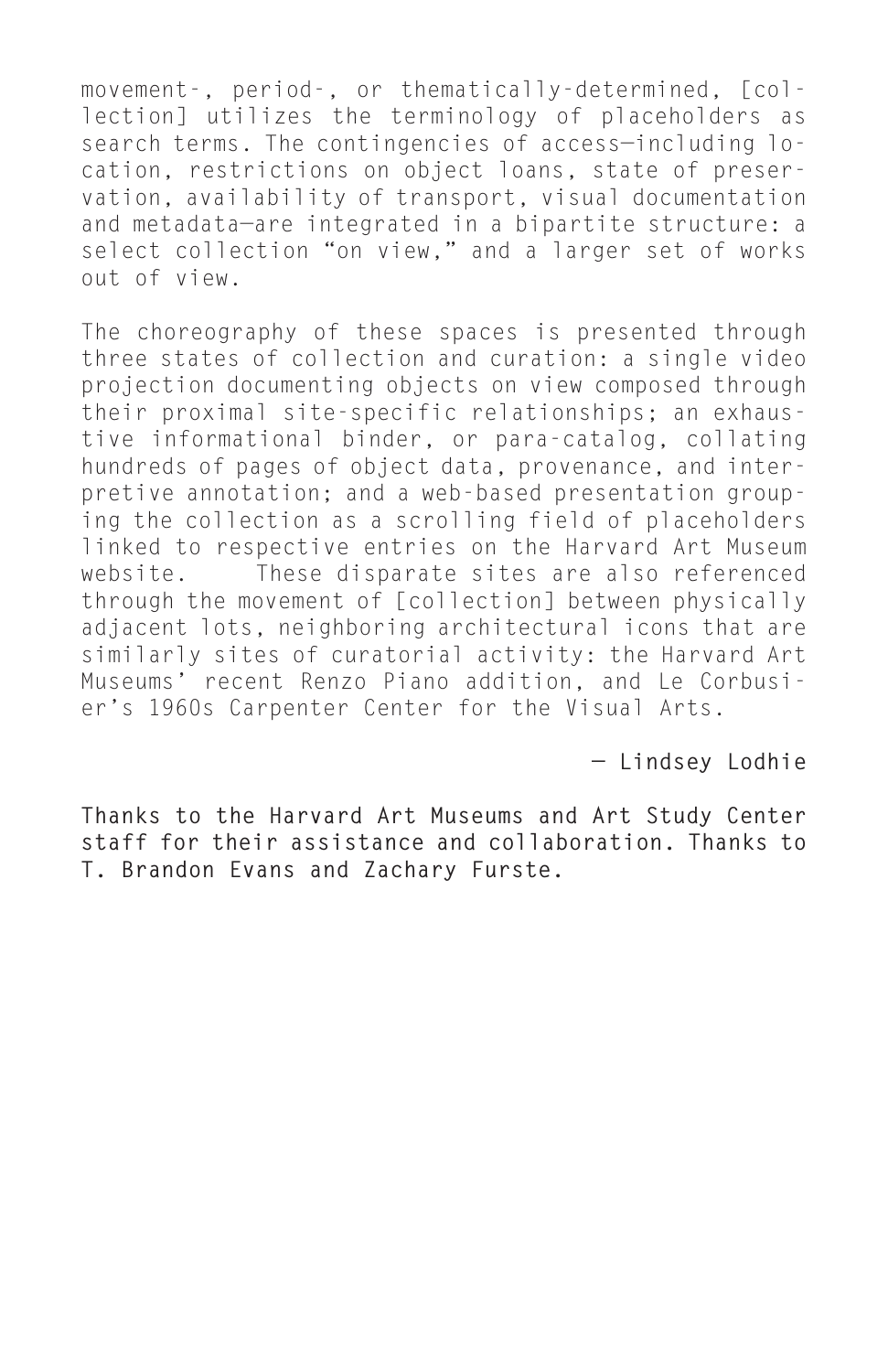# **T. Brandon Evans**

Spectral Density / Abstract Volume, 2016 **Installation: commercial white noise machines, dimensions and duration variable, installed for the duration of the [image here] conference**

*T. Brandon Evans is a PhD candidate in Film and Visual Studies and sound artist at Harvard University and whose work revolves around questions of sound, space, media, visuality and aesthetics. The locus of his work is sound studies as an interdisciplinary field including sound art, architectural acoustics, soundscapes and acoustic ecology, field recording, and music. He also is interested in the implications of "sonic thinking" and the nature of auditory experience across fields and disciplines.*

> **April 7 – 10, 2016 Carpenter Center Restrooms (Levels 1 & 0)**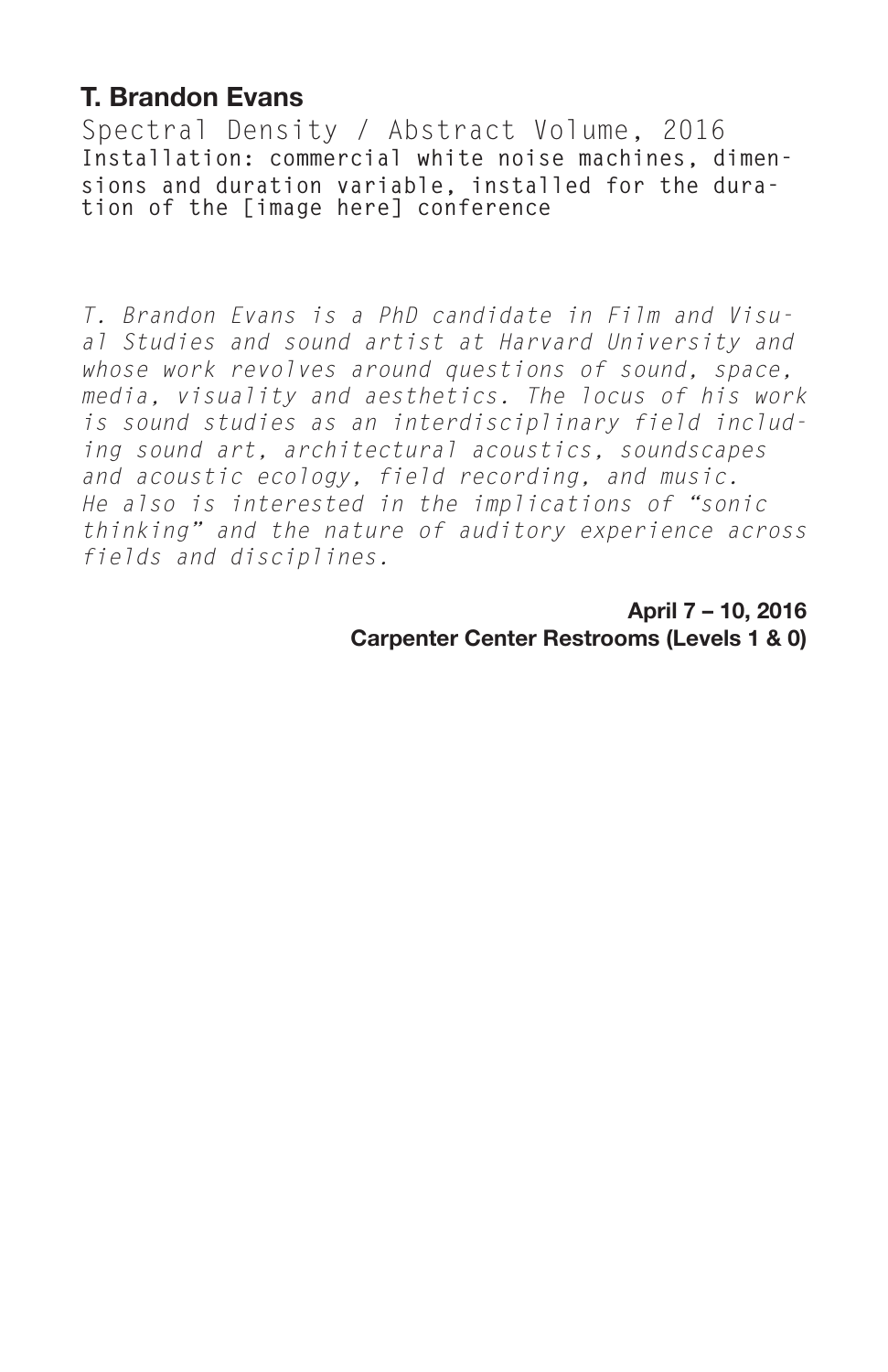# *"Tell me about a Rhino command." Software and Architecture Culture* **Exhibition by Matthew Allen**

How does software design affect architectural design? One approach is through commands. Commands mediate between the world of the architect-user and the world of software development. Every command has a history. This exhibition presents the change log from the first six years of development of a popular modeling software package, Rhino, along with a series of comments from architects and students at Harvard's Graduate School of Design. By pulling out the errors at which the change log hints, we can begin to see the feedback loops that exist between architect-users and their software.

*Matthew Allen is a PhD student at Harvard's Graduate School of Design whose work focuses on architects' use of software, devices, images, and media in the 1960s and 70s.*

> **April 7 –April 29 Gund Hall, 2nd Floor (next to main elevator) Harvard Graduate School of Design**

> > **Gallery Talk April 8 //1200**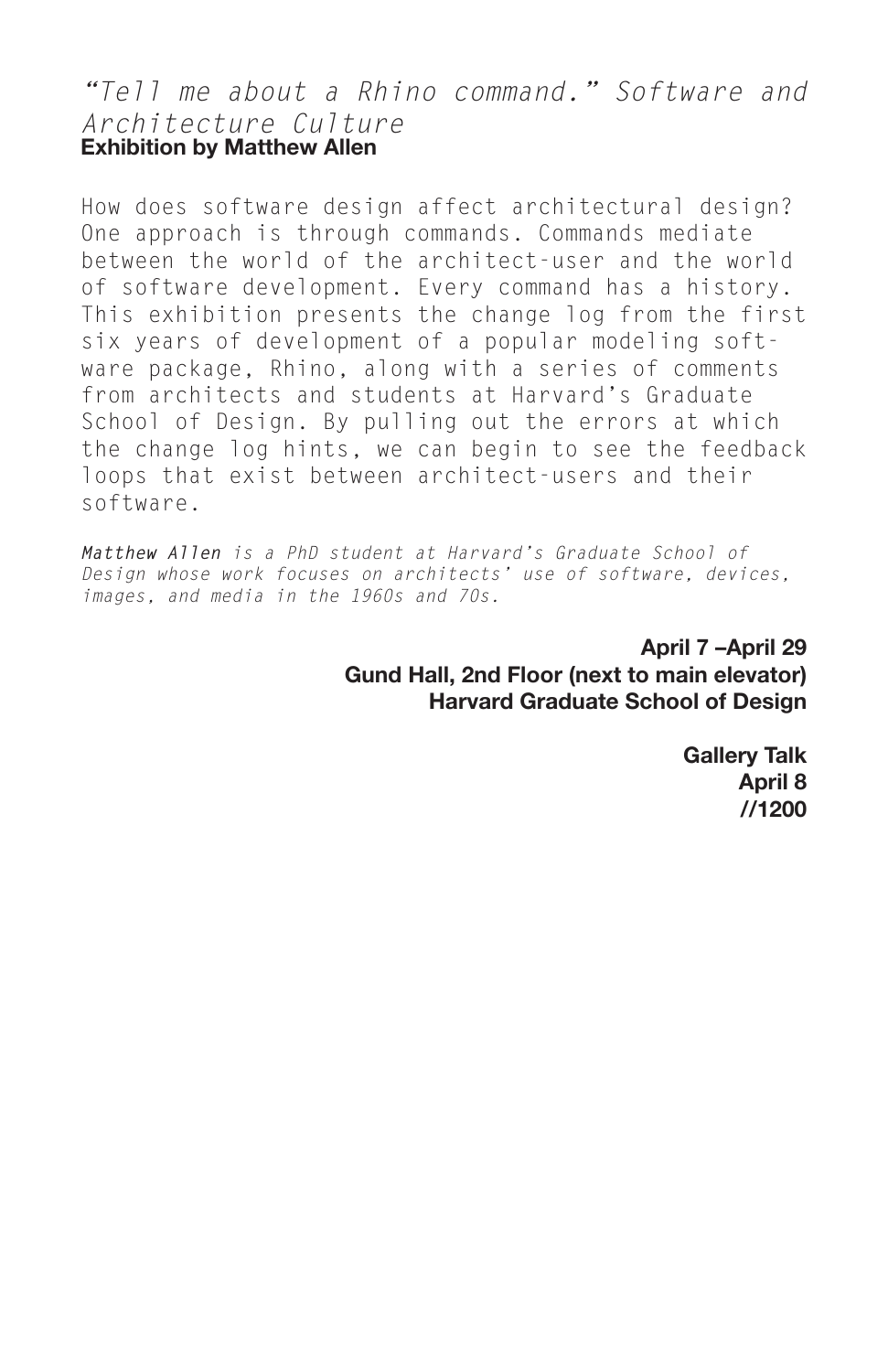Media Kiosks

**Kiosk 1 Featuring original video & digital works by:**

**Ryan Kuo Joseph Steele Yvette Granata Joel Neville-Anderson Zachary Furste**

**as well as media supplements to conference presentations.** 

**Kiosk 2 Featuring a collection of materials related to VES Professor Laura Frahm's Fall 2015 graduate seminar, Visual and Environmental 241: New Media Theory.**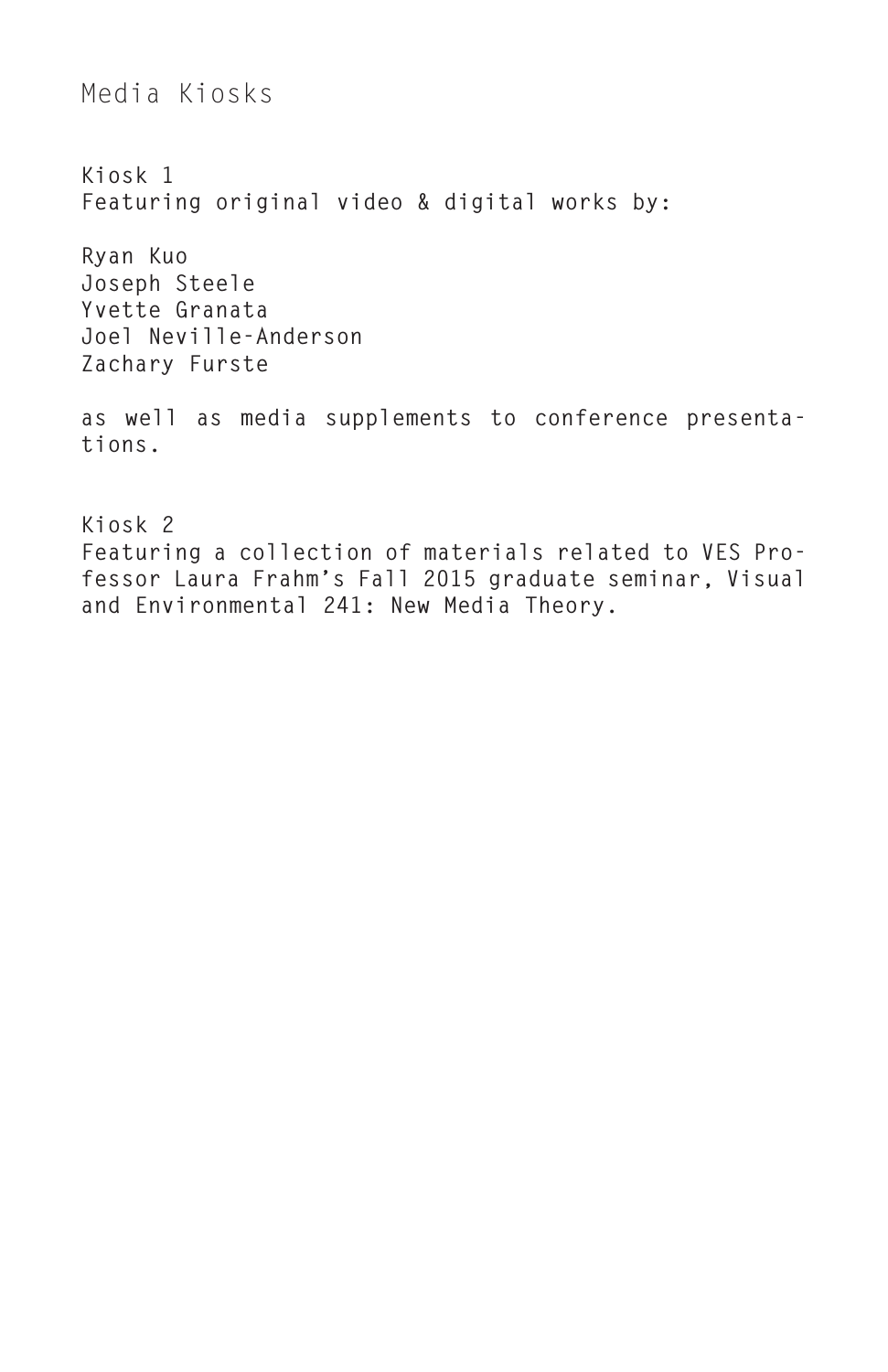# **Co-Curators**

*Olivia Crough is a PhD Candidate in Film and Visual Studies at Harvard. She works on modern and contemporary art, theory, design, and media, focusing on the Soviet and German interwar avant gardes. She is currently a graduate student intern at the Harvard Art Museums.* 

*Zachary Furste is a PhD Candidate in Film and Visual Studies at Harvard and a writer, curator, and artist based in Berlin. Zachary's scholarly work focuses on the intersection of art and media technology since the invention of photography. Currently, he is writing a dissertation on artists working with found film and sound recordings in the midcentury***.**

*Jungmin Lee is a PhD Candidate in Film and Visual Studies at Harvard. She probes projection and kinetic art practices in European avant-garde movements of the 20s in relation to media installations in the 60s and today, with a focus on performativity, kinetics, materiality, and space. She worked in the curatorial department at the Centre Georges Pompidou in France.*

*Lindsey Lodhie is a PhD Candidate in Film and Visual Studies and Critical Media Practice at Harvard. She works at the intersection of academic research, artistic practice and curation exploring the moving image in modern and contemporary art, materiality and object theory, and the aesthetics of empiricism between art and science.*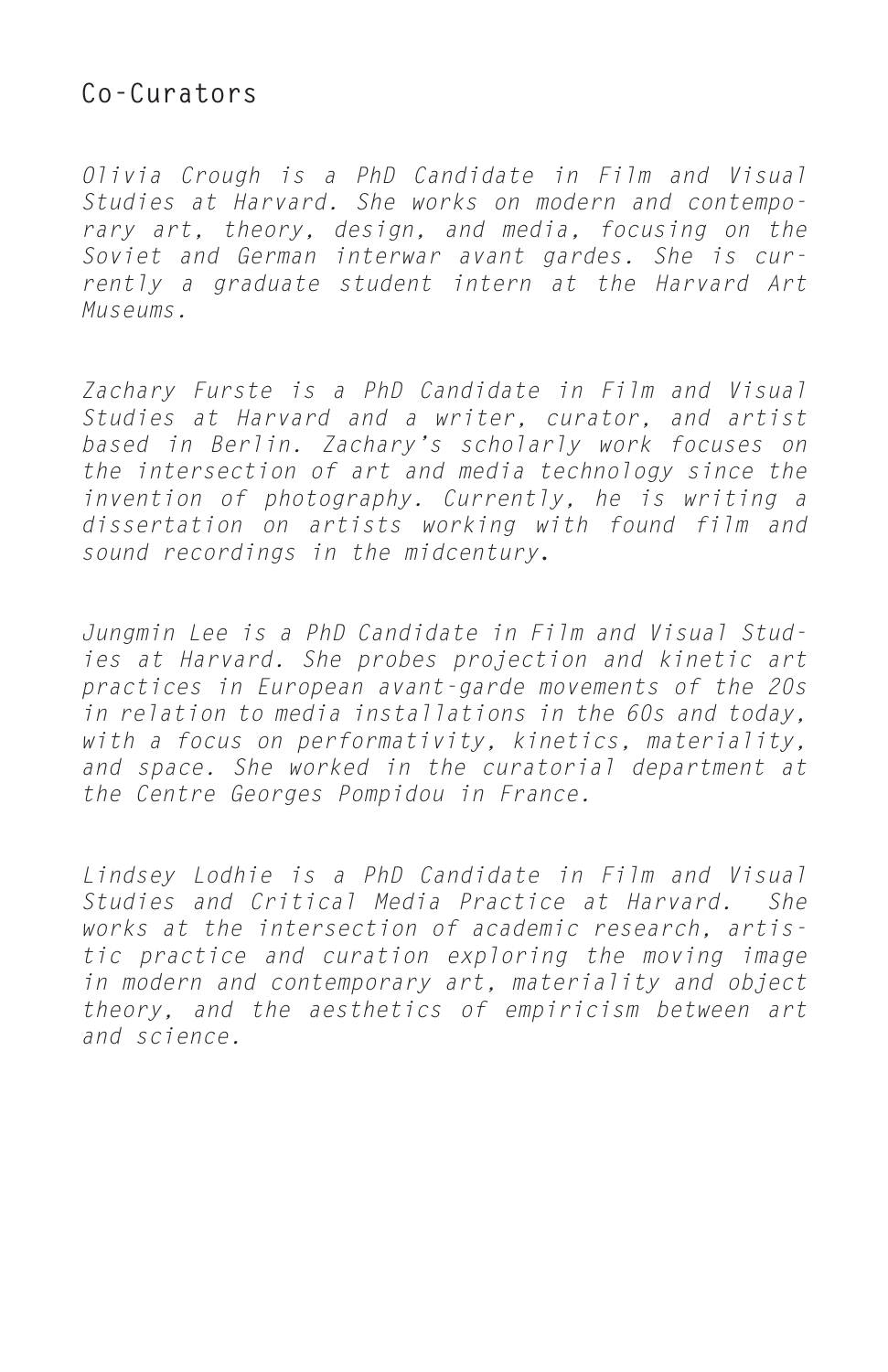### **Acknowledgements:**

This conference would not have been possible without the support and generosity of Harvard University's Visual and Environmental Studies Department, the Film and Visual Studies PhD Program, VES 241: New Media Theory, the Film and Visual Studies Workshop, the Film and Visual Studies Colloquium, and the Screen Studies Workshop. Additional support was granted from the Lasky-Barajas Dean's Innovation Fund and Provostial Fund for the Arts and Humanities. We must thank all the faculty and staff in Visual and Environmental Studies, the Carpenter Center for the Visual Arts, and the Harvard Film Archive for their support throughout the planning of this conference and exhibition program. We particularly want to thank Jim Voorhies, Daisy Nam and Anna Kovacs for their great assistance and collaboration in developing the first Film and Visual Studies CCVA exhibition, and to Jesse Collins and the CCVA exhibition team. Thanks as well to Mary Lister and staff at the Harvard Art Museums Art Study Center. Many thanks go to Jeremy Grubman whose consultation at MIT's Center for Advanced Visual Studies collection has been indispensible in the process of research and installation for the exhibition.

We are especially grateful for our tirelessly supportive advisor, collaborator, and advocate, Professor Laura Frahm, who has been an invaluable inspiration and teacher throughout the New Media Theory seminar and conference planning.

We would be remiss if we did not thank the Harvard Film Archive, our projectionist Clayton Mattos, Jason Steeves, and the members of VES 241: New Media Theory. Our catering and reception planner Lira Mondal as well as our designer Olivier Creuer deserve great accolades for their efforts. Our VES director of administration Denise Oberdan and our FVS Graduate Coordinator Emily Amendola, have both consistently gone above and beyond in helping facilitate these events. Finally, we must thank all our participants for sharing their work, enthusiasm, and inestimable contributions to this event.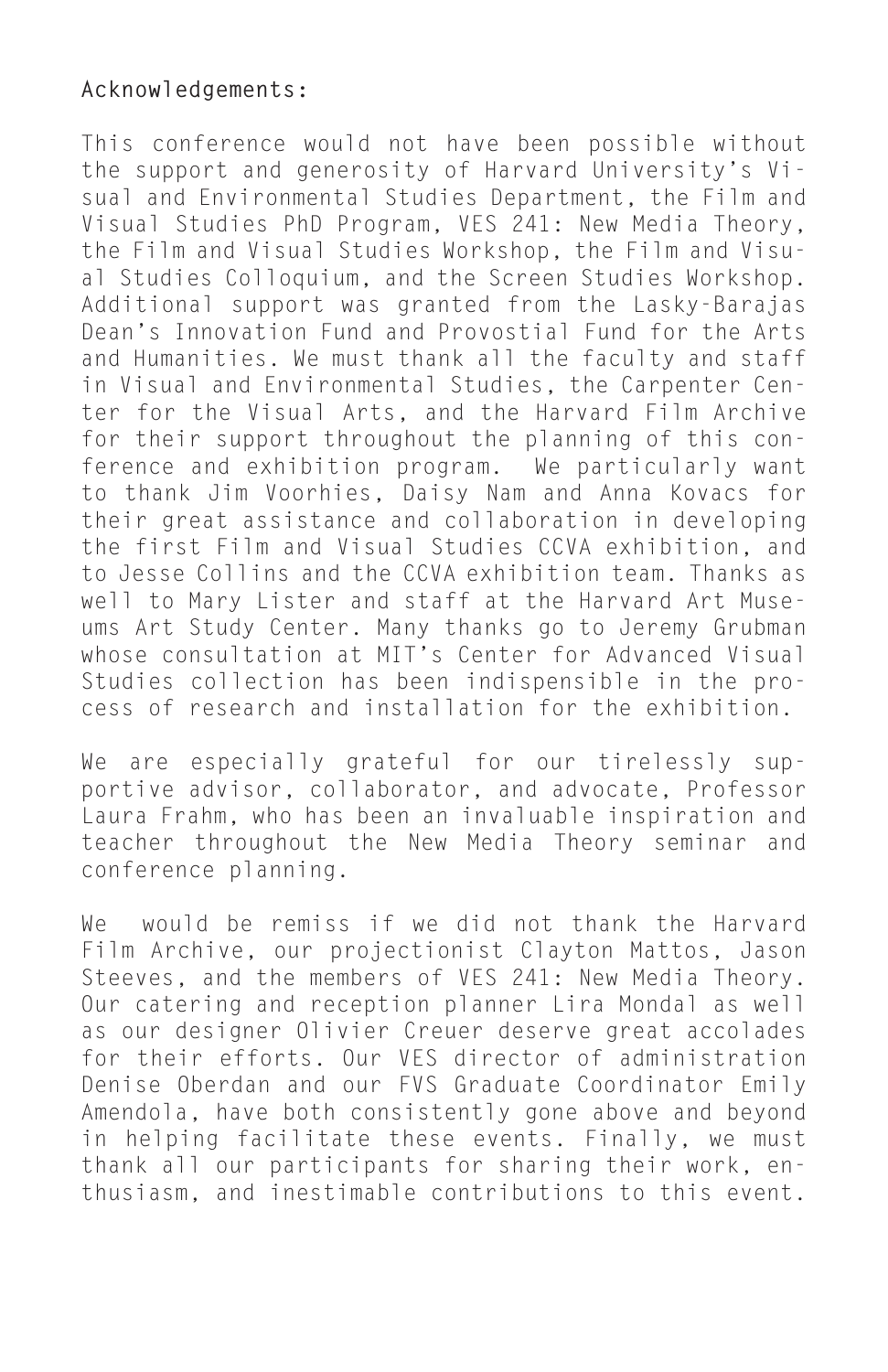# **Credits:**

Conference Organizers: T. Brandon Evans, Caufield Schnug, Lindsey Lodhie Exhibition Curatorial Committee: Olivia Crough, Zach Furste, Jungmin Lee, Lindsey Lodhie Coordination, Planning, Finances: Brandon Evans, Caufield Schnug, Lindsey Lodhie Correspondence: Hannah Cohen, Jonathan Knapp Keynote Speaker Coordination: Caufield Schnug, Hicham Awad Technical Equipment and Support: Andre Uhl, Nathan Roberts Kiosk Gallery: Dan D'Amore, Hicham Awad, Nathan Roberts Booklet Design: Caufield Schnug, Mingyi Yu Website: Zach Furste Poster Design: Olivier Creuer Press: Kate Rennebohm, Olivia Crough Information Table Coordination: Stephanie Lam, Kate Rennebohm, Jungmin Lee, Becca Voelcker Hospitality: Caufield Schnug, Lira Mondal Catering: Lira Mondal, Sofra Bakery and Cafe, Crema Cafe, The Biscuit